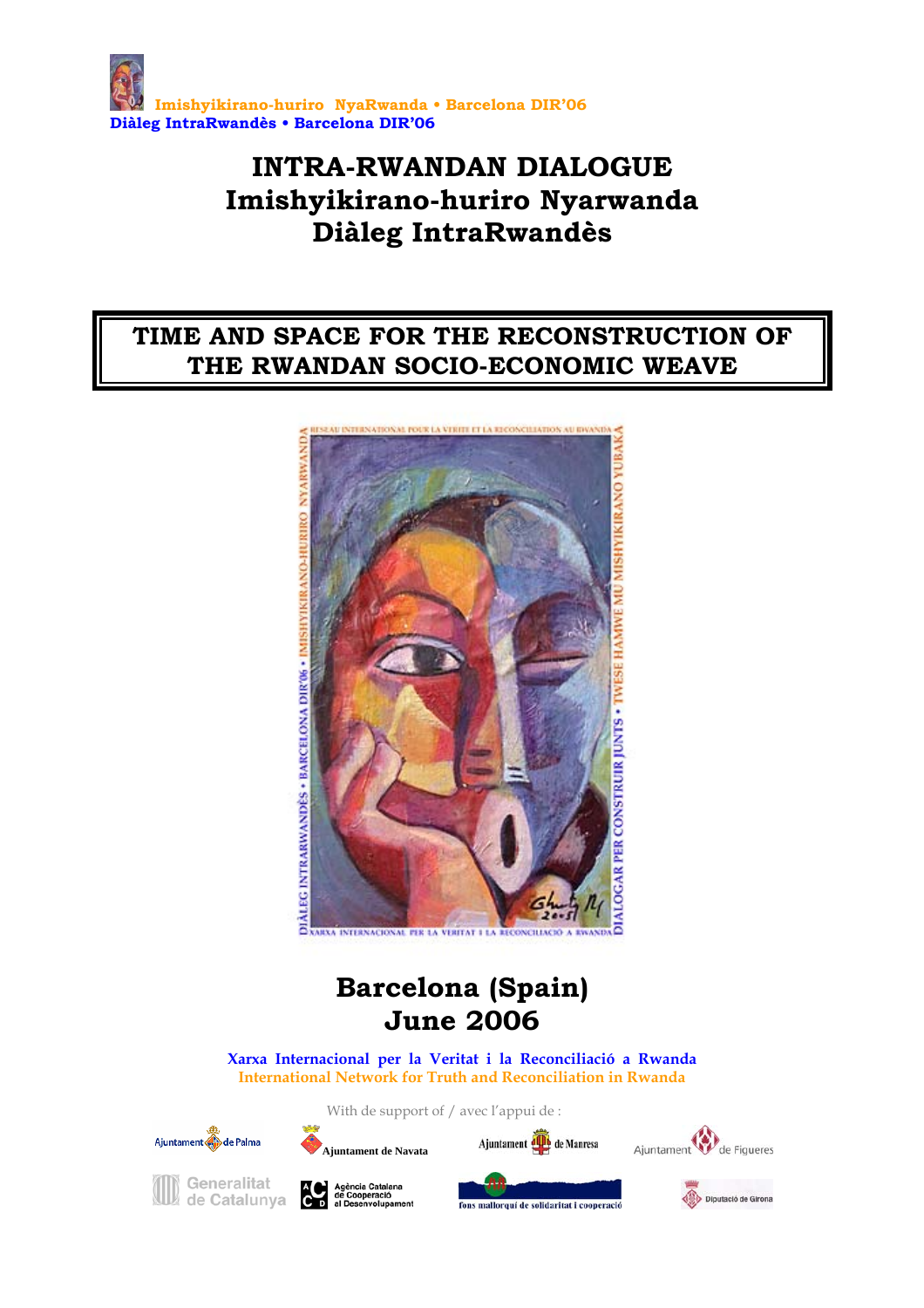**Preliminary thought** 

**A corn farmer who had won the top award at a government fair used to distribute his best seeds among the other farmers of his village.** 

**When they asked him why he did this, he answered:** 

**« There's actually nothing extraordinary about it. It's in my own interest. The wind blows the pollen across neighbouring fields. If my neighbours grew bad-quality corn, pollination would lower the quality of my own corn. It's in my interest that my neighbours grow only the best-quality corn ».** 

 **A. D'MELLO**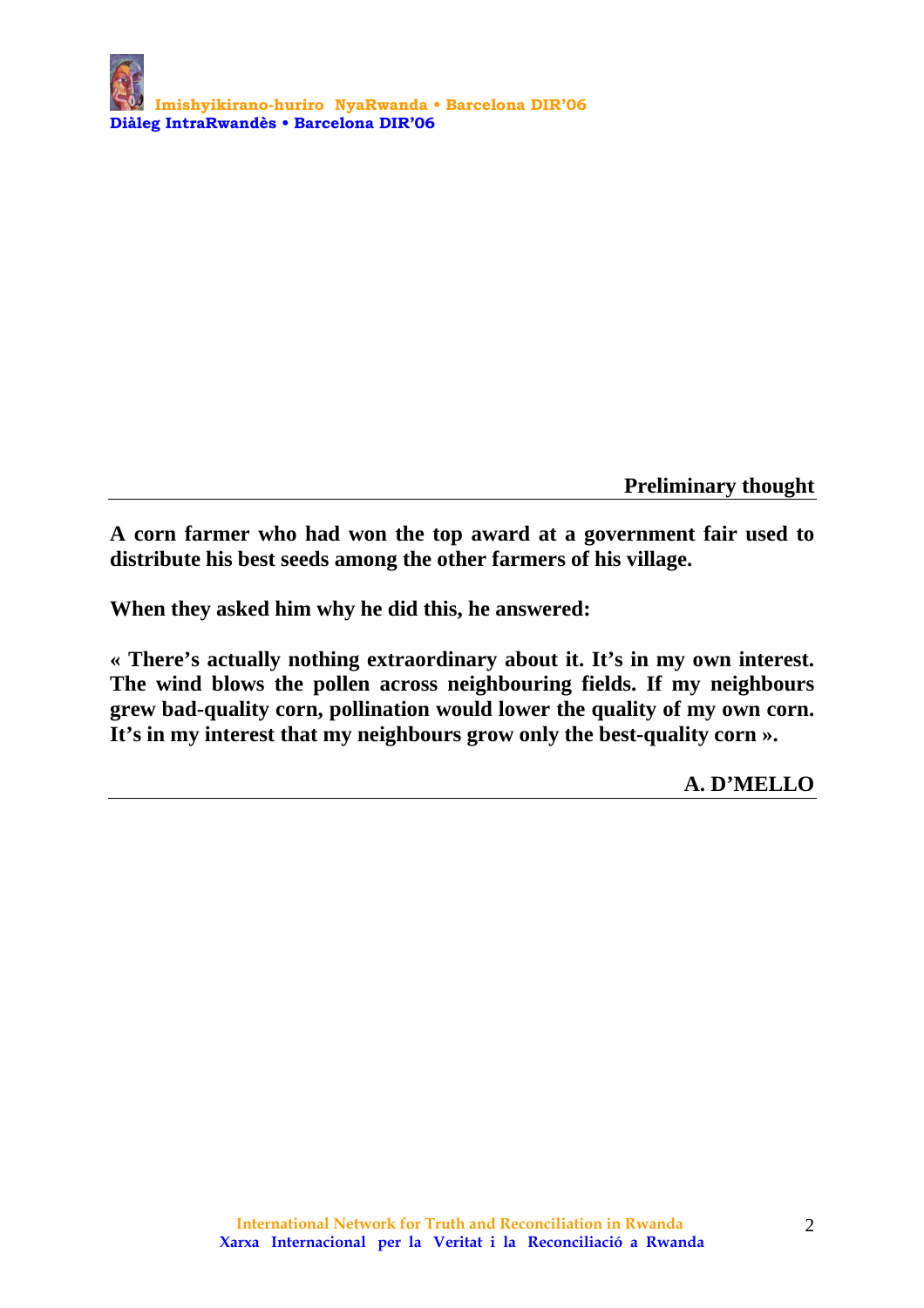### **INTRODUCTION**

1

The idea of an Intra-Rwandan Dialogue that brings together Rwandans of the Hutu and Tutsi ethnic groups results from an initiative taken by Mr. Isidore MUNYAKAZI and Mr. Elysée NDAYISABA. The first one is a Tutsi resident in the United States of America and former United Nations diplomat during the regime of Paul Kagame. Mr. NDAYISABA is a Hutu who lives in Belgium, president of the Belgian association AVICA (Assistance aux Victimes des Conflits en Afrique Centrale). Their discussions on the subject started on the internet and subsequently, Isidore and Elysée decided to abandon their internet pseudonyms in order to give true form to a sincere dialogue.

They agreed to extend their initiative to involve other Rwandans, who, like them, were intent on finding by peaceful means a lasting solution to the Rwandan problem which had in time become an endemic one.

The first meeting took place in Estellencs (Spain) from April 29 to May 2, 2004. This was possible thanks to the support of Fundació S'Olivar, headed by Mr. Juan Carrero<sup>1,</sup> the Associació de Drets Humans de Mallorca and other public institutions2. One of the recommendations made at this first meeting was to enlarge the scope of this type of exchanges and increase this initiatives of dialogues for peace.

Thanks to the assistance provided by the Government of Catalunya3, Catalan and Mallorcan organisations<sup>4</sup> as well as to the support of Nobel Peace laureate Mr. Adolfo PEREZ-ESQUIVEL, it was possible to hold a second meeting of the Intra-Rwandan Dialogue, which took place in Barcelona from June 4-7, 2006 with the theme "Time and Space for the Reconstruction of the Rwandan Socio-Economic Weave"

# **PRINCIPLES OF DIR** (INTRA-RWANDAN DIALOGUE)

Elysée NDAYISABA set the stage for the meeting in his introductory address, reminding that dialogue seeks to create true mutual understanding. In this pursuit, participants need to make sure they understand each other in order

<sup>&</sup>lt;sup>1</sup> Juan Carrero Saralegui, candidate to the Nobel Peace Prize and president of Fundació S'Olivar of Mallorca, director of the International Network for Truth and Reconciliation in Rwanda and president of the International Forum for Truth and Justice of the Africa of the Great Lakes Region.

<sup>2</sup> With the support of the Fons Mallorquí de Solidaritat i Cooperació and the City Hall of Palma de Mallorca and the organisation AEquitas-Center for Mediation and Alternative Conflict-Solving of Barcelona.

<sup>3</sup> Through the Agencia Catalana de Cooperació per al Desenvolupament as well as with the support and attendance of the Minister of Institutional Relations and Participation of the Generalitat de Catalunya, Honourable Counsellor Mr. Joan Saura, at the Closing Session of DIR'06.

<sup>4</sup> Fundació S'Olivar, Associació de Drets Humans de Mallorca, the Fundació Privada Ficat and the Associació Grup Empordanesos i Empordaneses per la Solidaritat.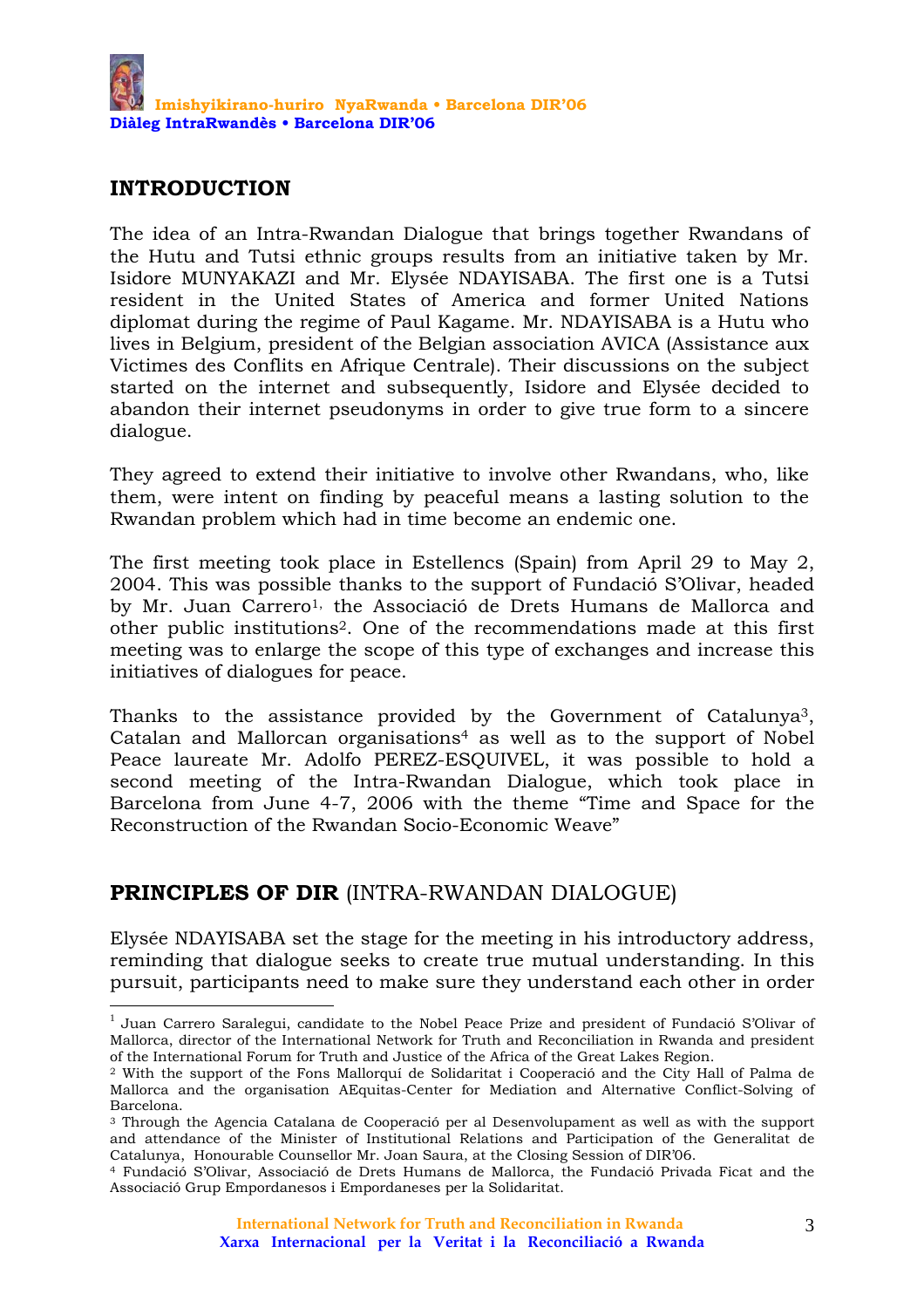

to join forces in arriving at common interpretations of a given matter. He underlined, though, that arriving at a common interpretation doesn't mean that the parties involved in the dialogue always have to agree with each other; rather, they need to have the same interpretation of the matter they disagree on. He further stressed that dialogue differs from reconciliation because the latter implies re-establishing harmony among the people who have previously been divided by conflict, harmony that has been regained by asking for and granting forgiveness.

### **WHY SPAIN WAS CHOSEN**

1

In order to launch this initiative of the Intra-Rwandan Dialogue, it was necessary to find a neutral country which had no prior involvement in the geopolitical stakes of Central Africa. In addition, it was necessary to find people of good moral character and with credibility in the area of conflict mediation to facilitate this dialogue. Mr Juan CARRERO, since 2000 candidate to the Nobel Peace Prize, and Mr. Jordi PALOU-LOVERDOS, mediator and consultant in the area of pacifist conflict-solving and at the same time Facilitator-in-Charge of DIR Barcelona, both Spanish nationals and members of the International Net for Truth and Reconciliation in Rwanda, accepted this role. They also agreed to help organise and raise the funds for the event to take place.

#### **CHOOSING THE PARTICIPANTS OF BARCELONA'S DIR'06**

Participants at the Barcelona DIR'06 Intra-Rwandan Dialogue belong to the two main Rwandan ethnic groups –Hutu and Tutsi-; they are members of the main political parties and of Rwandan civil organisations from the Diaspora in Belgium, Canada, France, Holland, Italy, Switzerland and in the United States of America5. Three participants from the Rwandan hinterlands were invited to the event, yet only one was able to attend the dialogue. Participants were invited as private individuals in light of their personal involvement in the pursuit of a lasting peace in Rwanda.

## **MESSAGE FROM JUAN CARRERO TO THE DIR'06 PARTICIPANTS**

At the opening session of the event, Juan CARRERO set out to remind participants that every person has his own sacred nature and that a strong sense of compassion towards the suffering of the Central African people

 $5$  See Appendix # 1: list of participants with a selection of their personal and/or institutional involvement. People from Germany, Norway and the United Kingdom were not able to attend for several different reasons. The Rwandan participant coming from Norway sent the contents of his participation to DIR'06 organisers and participants (See Appendix #2).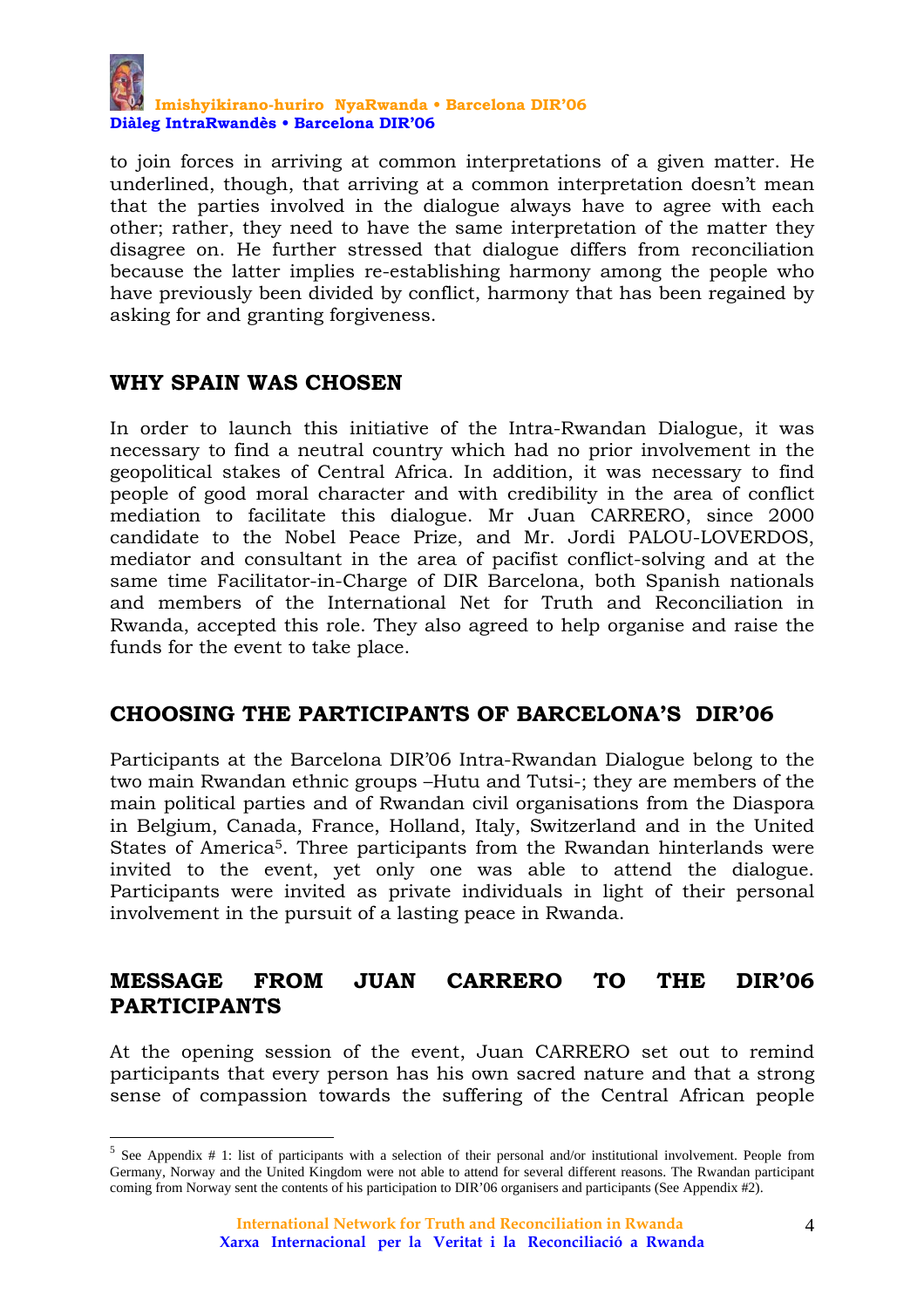

#### **Imishyikirano-huriro NyaRwanda • Barcelona DIR'06 Diàleg IntraRwandès • Barcelona DIR'06**

motivated his involvement in organising the DIR. As a follower of Gandhi, he expressed his commitment to working toward brotherhood among human beings. He maintains that the suffering and alienation in Rwanda are not a thing of the past, but rather still continue. He also asserts that large organisations and big powerful nations have shown a great deal of indifference towards this situation, a fact that can generate a sense of helplessness among those organisations fighting for freedom and against impunity. Juan CARRERO's message provided participants at the meeting with words of empowerment along the following lines: "…*there are many things you can do even if you are a small group. The example set by Rosa Park, a woman who on her own sparked the struggle for Human Civil Rights in the USA, as well as by Gandhi and scores of others, are at hand to illustrate my stance. There are just twenty of you - but you are capable of bringing about change. History shows that it's always the smallest ones who have managed to bring about change. As Gandhi said, you need to remain faithful to your inner voice!. It's this madness about remaining faithful to self inner voice that allowed me –in light of the tragedy of Rwandans being massacred in the Democratic Republic of Congo– to collect the signatures of 20 Nobel Prize laureates and of the world's leading international figures after my hunger strike in front of the European Parliament in Brussels. The message I want to give you here is that you can change things even if you don't have a lot of means."*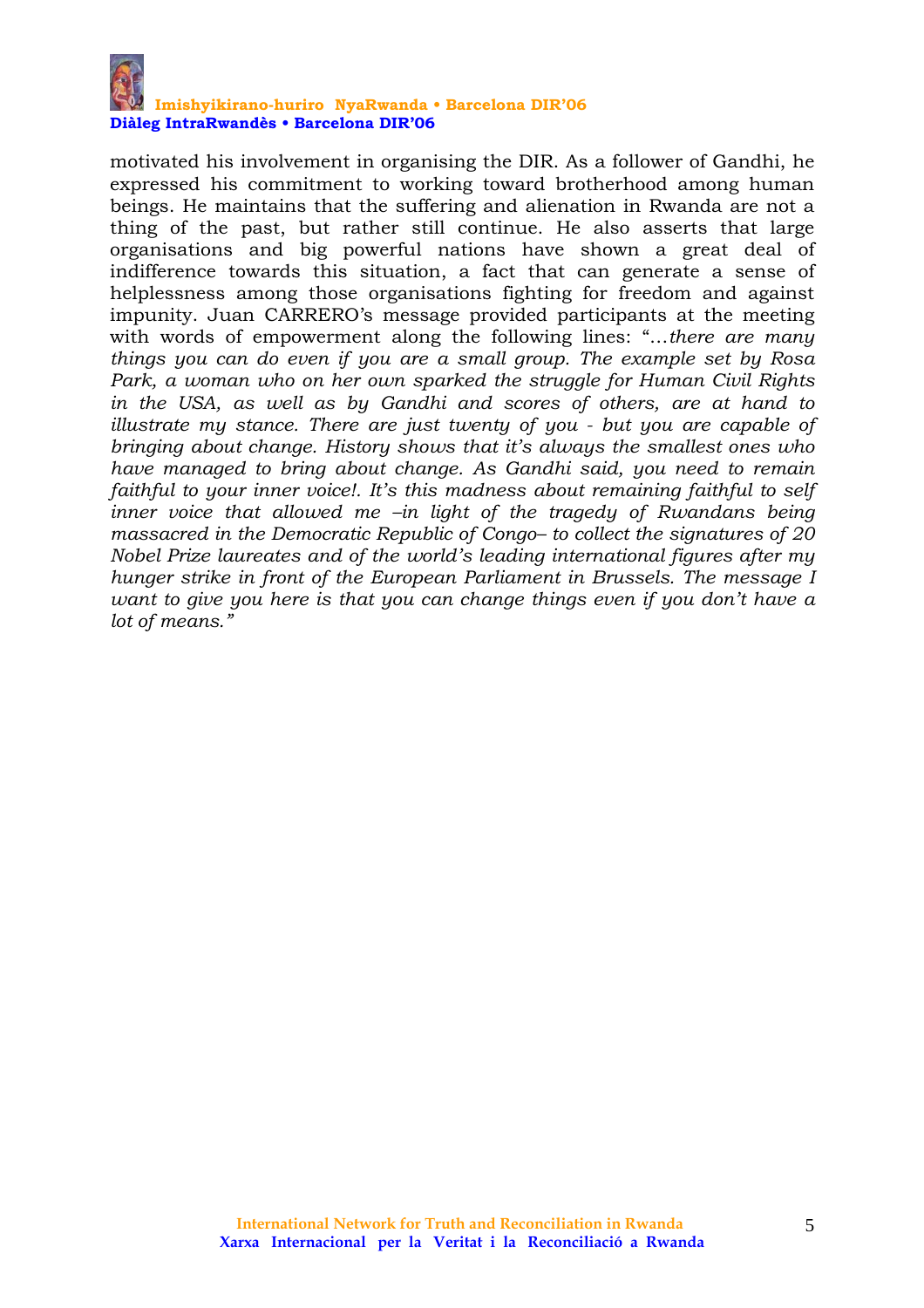

# **FOCUSING TASKS OF THE DIR'06 INTRA-RWANDAN DIALOGUE**

At the outset, participants wanted to be clear about the framework in which the dialogue was to take place. There was a long discussion about defining the scope of the agenda and on what name to give their meeting for the "Dialogue." Everyone agreed that this was not an Inter-Rwandan Dialogue, but rather – and evidently - an Intra-Rwandan Dialogue, since not all components of Rwandan society were represented and participants had been invited as private individuals in their own right even though they had come from different regions, organisations and ethnic groups (Hutu and Tutsi).

Participants asked Jordi PALOU-LOVERDOS<sup>6</sup>, who had been in charge of organising the DIR, to act as facilitator and moderator of the event. Following a theoretical and practical introduction to the non-violent martial art of Aikido which served as departure point of the discussion and sequel of the workshops already held at DIR'04 in Estellencs, Jordi PALOU-LOVERDOS suggested to the participants some issues which could serve as starting point for DIR'06. These issues were mainly inspired on the Arusha Peace Agreement of 1993 between the incumbent Rwandan government at the time and the Rwandan Patriotic Front-RPF, as well as on other matters related to past, present and future of Rwanda outlined in the internal work paper "NEW HORIZONS FOR RWANDA".

The participants came to the agenda and agreed to examine the following points:

- Analysing the root causes of the Rwandan plight
- Analysing the present situation

<u>.</u>

• Suggesting ways and means to solve the plight as it had been defined.

<sup>6</sup> Jordi Palou-Loverdos, co-director of the Æquitas Center for Mediation and Alternative Conflict-Solving.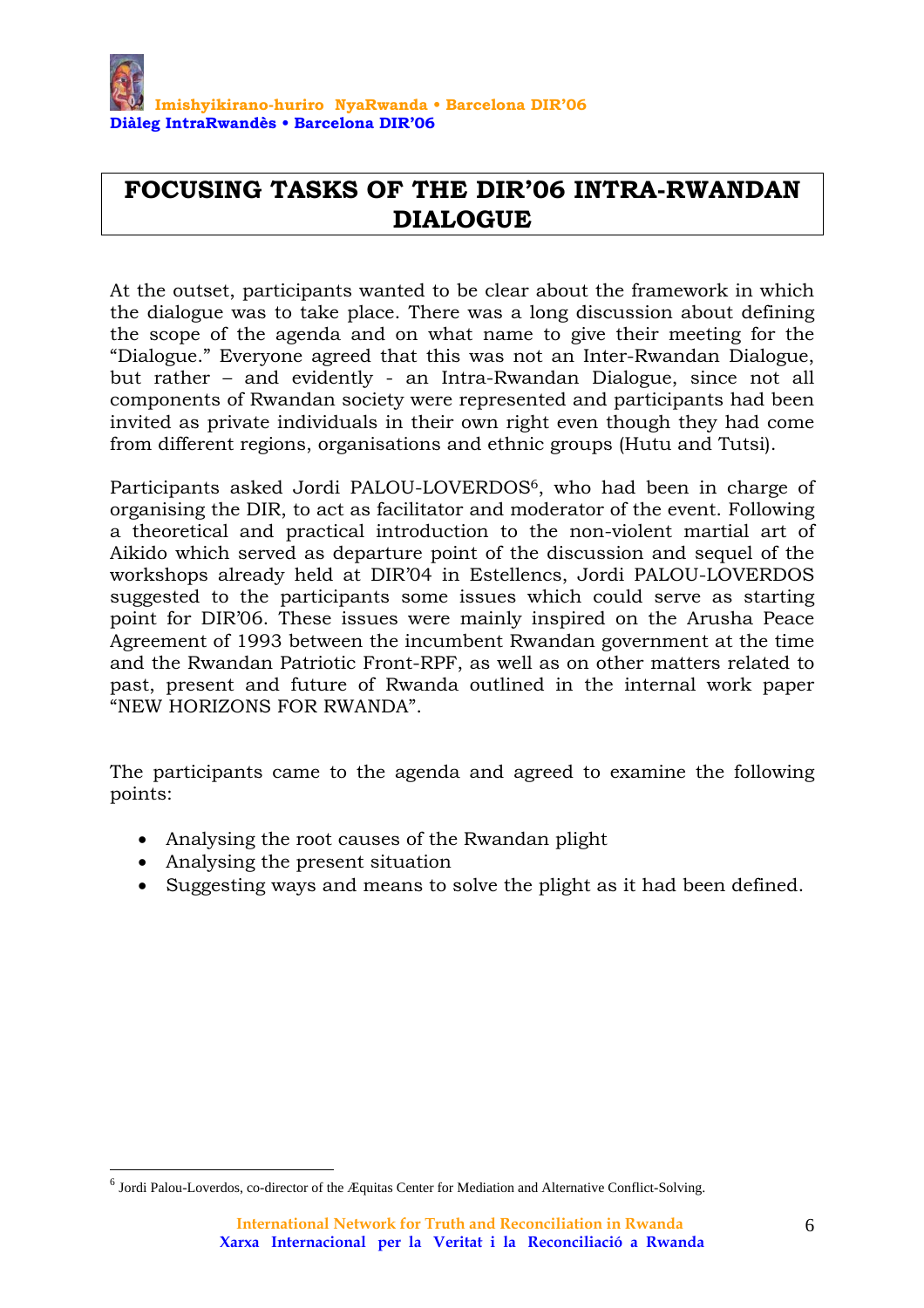# **A. ANALYSING THE ROOT CAUSES OF THE RWANDAN PLIGHT**

After brainstorming the first point on the agenda, namely "Analysing the root causes of the Rwandan plight," participants recognized the following factors:

#### 1. MAIN PROBLEMS

- $\triangleright$  Absence of Rule of Law and of its effective implementation
- $\triangleright$  Absence of political and judicial guarantees
- $\triangleright$  Absence of security guarantees
- 2. ROOT CAUSES
	- $\triangleright$  Absence of a democratic culture
	- $\triangleright$  Absence of a political culture
	- $\triangleright$  Absence of a national conscience
	- $\triangleright$  Institutionalised violence in order to generate, control and retain power
	- $\triangleright$  Impunity and trivialisation of crime
	- $\triangleright$  Fear
	- $\triangleright$  Absence of a dialogue
	- $\triangleright$  Inefficacy of the country's elite
	- $\triangleright$  Negative interference of foreign powers, international institutions and the Church
	- $\triangleright$  Absence of respect for human life coming from the population
- 3. CONSEQUENCES (EFFECTS):
	- $\triangleright$  Political exclusion (oligarchy akazu)
	- ¾ Confrontation and deadlock between two opposing ideologicalethnic blocks
	- $\triangleright$  Absence of peace and security
	- $\triangleright$  Bad governance
	- $\triangleright$  Bad distribution of the country's resources
	- $\triangleright$  Political repression

We should underline that some participants deplored the fact that the meeting had focused on Rwanda's problems without having emphasized the positive aspects of the country's system of governance and current situation. Following this remark, participants devoted time to listening to the accounts of the present state of affairs given by those who currently live in Rwanda or who had recently spent time there.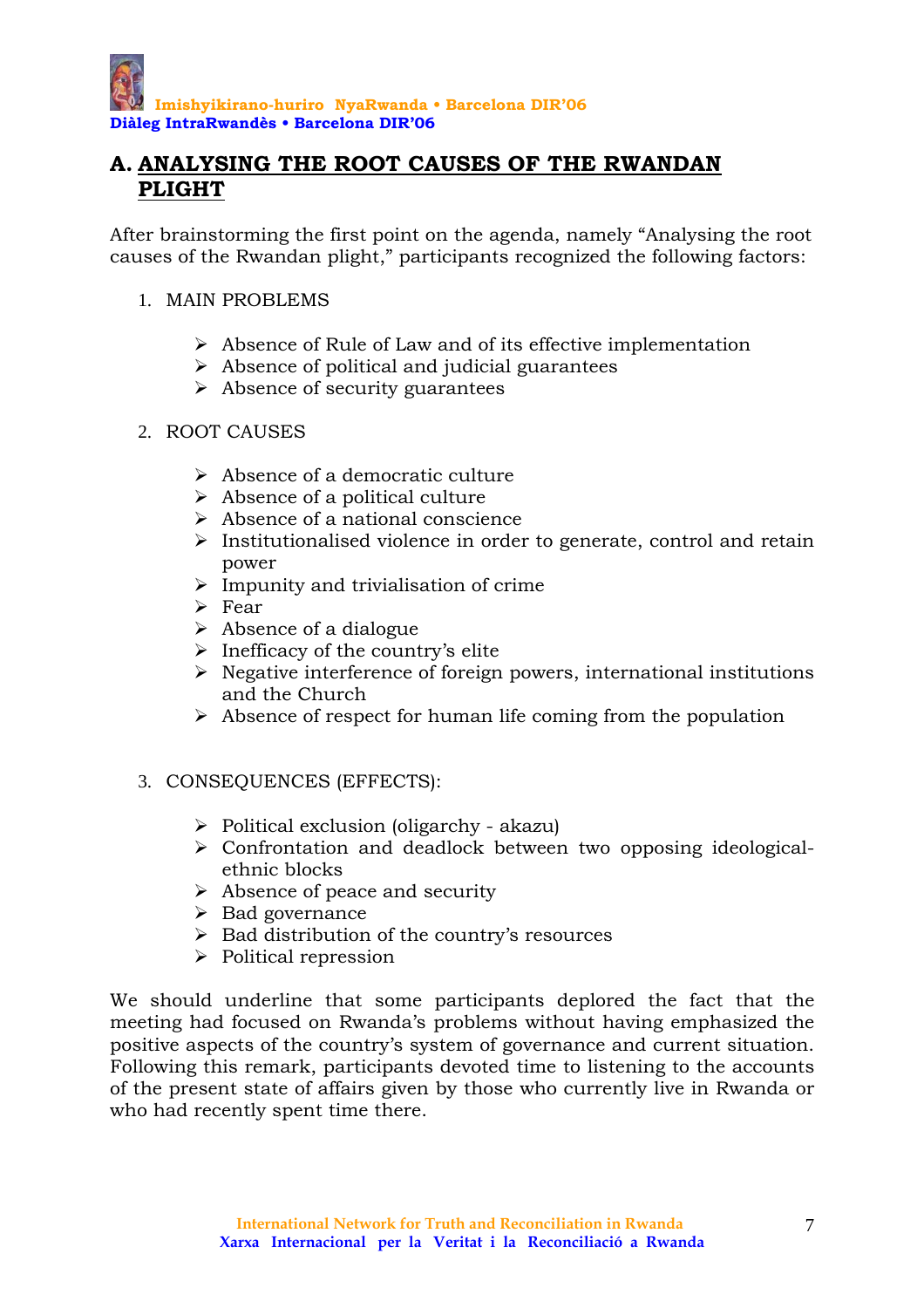## **B. REPORT OF RECURRENT PROBLEMS**

Participants focused on jointly identifying the problems which keep recurring in Rwanda and in Rwandan society. They summarised them as follows:

- 1. Seriously deficient Rule of Law
	- $\triangleright$  Past and current system is non-inclusive
	- $\triangleright$  Shortage of political guarantees, increasing numbers of refugees
	- ¾ Current Constitutional Law tailored to serve government interests
	- $\triangleright$  State apparatus and institutions monopolized by the party in power (currently RPF)
	- $\triangleright$  Security system sold out and subordinated to interests at stake
	- $\triangleright$  Obstacles to freedom of expression and press
- 2. History of Rwanda continually re-written to suit the ruling power.
- 3. Endemic impunity.

4. Heightened anti-Tutsi sentiment in the region (in addition to the anti-Hutu sentiment since 1994).

5. Potentially explosive situations and issues:

- $\triangleright$  Exclusion of a democratic opposition
- $\triangleright$  Impoverishment of the population
- $\triangleright$  Excessive militarization of the country

6. Oppression which generates fear.

7. Large-scale crimes committed before and after 1994 which have not been unanimously typified legally.

8. Widespread sentiment of deep discrimination among the victims of crimes that have not yet been unanimously typified legally, victims whose suffering and precarious situation are not always taken seriously by either current Rwandan authorities or international institutions.

After making these statements, participants embarked on a long discussion raised by a participant who spoke about the existence of a double genocide in Rwanda. The people who escaped the Tutsi genocide unequivocally expressed their disagreement with this statement. They pointed out that up to date only the genocide of the Tutsis has been officially recognised as such, but without excluding the fact that other large-scale crimes took place with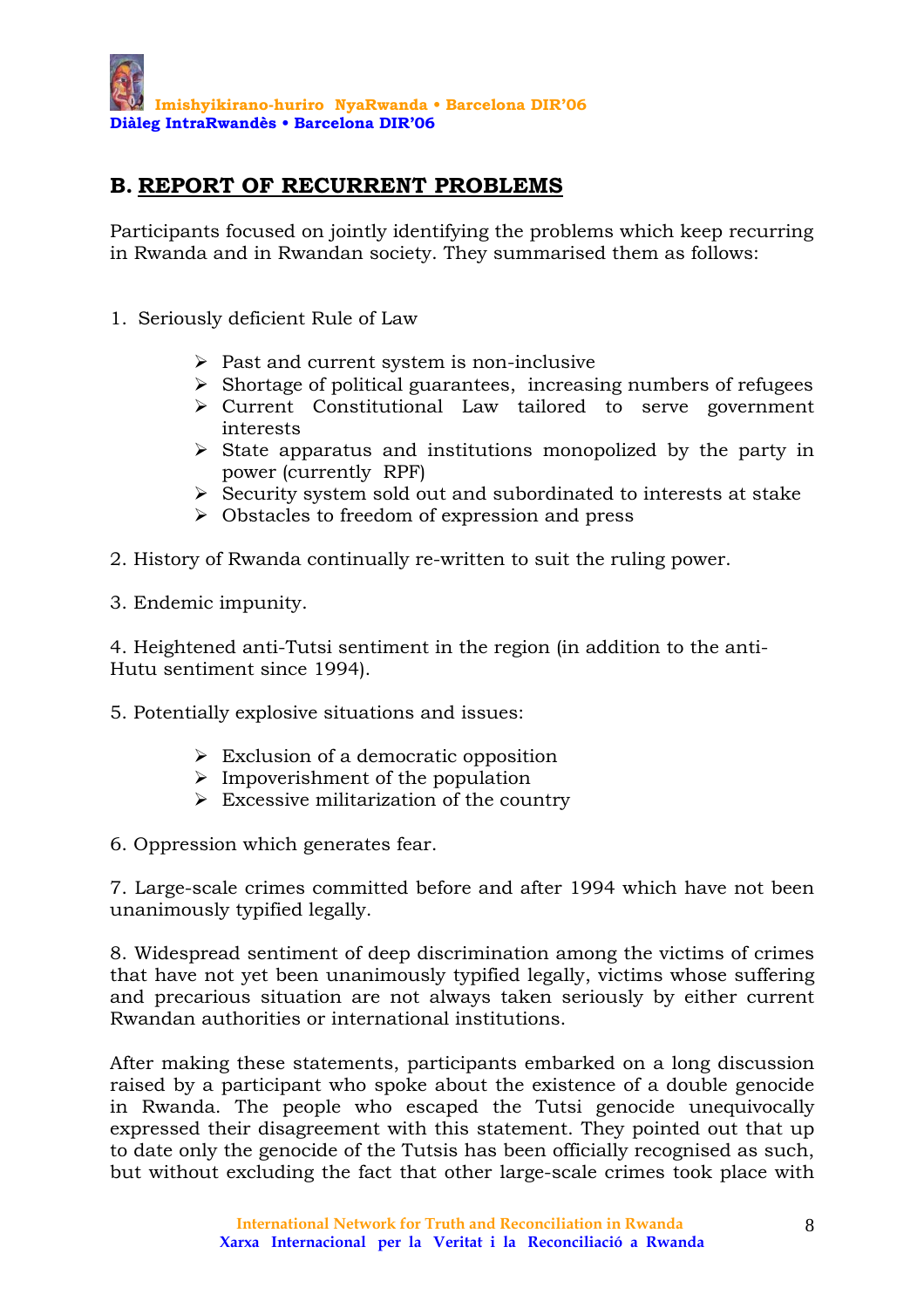

the Hutus as victims. At the end of the discussions on this subject, which proved to be the DIR'06's most sensitive issue, participants reached the following consensus:

 **"***Acknowledging the Rwandan Genocide as defined by the U.N. Security Council's ad hoc resolution, as well as the existence of other large-scale crimes committed in Rwanda and the Democratic Republic of Congo before, during and after 1994 and which have not yet been unanimously typified legally as such, the participants recommended setting forth these discussions within the framework of a broader Inter-Rwandan Dialogue."*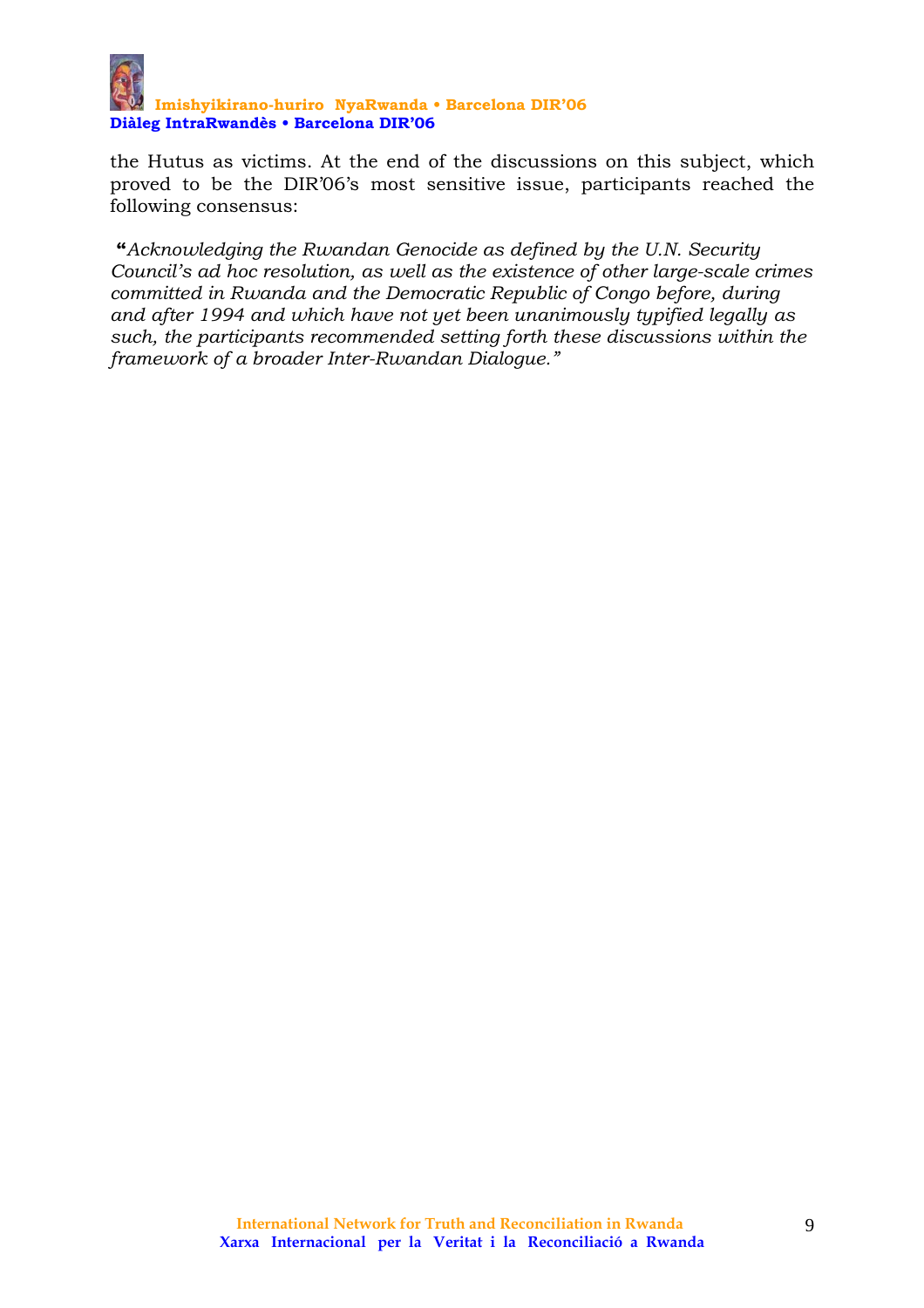#### **C. SUGGESTED SOLUTIONS**

Participants made a joint effort to offer constructive proposals which they believed should help solve the problems recurrently afflicting Rwanda in the last decades. They outlined specific proposals regarding the following issues: the Rule of Law system, holding an Inter-Rwandan Dialogue and establishing a Commission for Truth, Justice and Reconciliation, as follows:

#### **I. REGARDING THE RULE OF LAW**

The participants ascertained that the situation which has been described and analysed above is characterized principally by a Rule of Law system that exhibits serious deficiencies:

In order to attain stability, peace and lasting development, they (participants) considered that any serving Government of Rwanda should effectively implement the principles of a Rule of Law system and take care to respect the right to human life which in turn embraces other fundamental rights (political, economic, social and cultural rights).

On the subject of the principles of a Rule of Law and of Democracy, they remarked that the previous and imperative requirements to implement a lasting system of peace, security, justice and development are a Rule of Law system and a pluralistic and participative democracy based on free elections. These principles constitute the intrinsic elements of a Rule of Law State which has to guarantee equal and inalienable rights for all Rwandans.

#### **II. REGARDING THE INTER-RWANDAN DIALOGUE (HIGHLY INCLUSIVE)**

The participants proposed that the Inter-Rwandan Dialogue, should pose and address the following fundamental questions:

- a) Political and democratic guarantees:
- An Integral Multiparty system, and without hindrances, which guarantees the real and effective participation of the political opposition and of civilians.
- A real separation of the legislative, executive and judicial powers.
- Creation of a new Constitution and of new institutions which reflect the legitimate aspirations of all components of Rwandan society.
- Creation of the conditions that allow citizens to effectively enjoy and exercise their rights.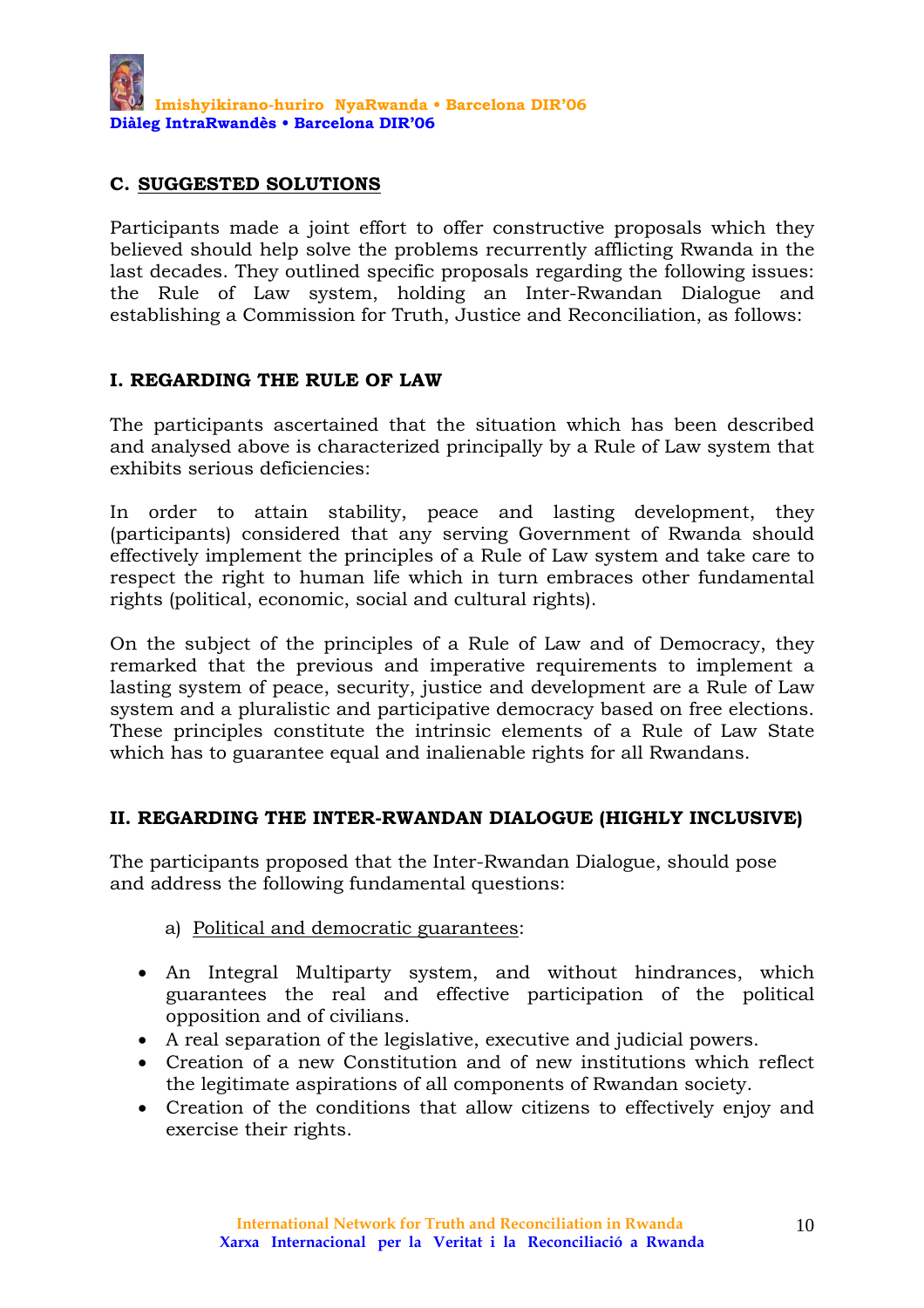b) Security guarantees:

- Reforming the defence and security systems according to the principles of a Rule of Law.
- Abolishing parallel security bodies.
- Establishing an independent agency responsible for detecting and preventing crises.
- Creating of the conditions that will guarantee security and socioeconomic development for the Rwandan population.

#### **III. REGARDING THE COMMISSION FOR TRUTH, JUSTICE AND RECONCILIATION**

This Commission that would arise from the Inter-Rwandan Dialogue would be responsible for the following tasks:

- Creating a commission to investigate the TRUTH about the Rwandan plight.
- Establishing a system of equitable JUSTICE for all the crimes perpetrated by Rwandans, independently of their ethnic group.
- Acknowledging the Rwandan genocide as defined by the *ad hoc* resolution of the U.N. Security Council, the participants required an investigation of all large-scale crimes committed in Rwanda before and after 1994 both inside and outside the country in order to legally typify these crimes as such.
- Studying the means needed to eradicate the culture of impunity.
- Acknowledging all the victims of the Rwandan plight.
- Creating a non-political commission in charge of writing and interpreting the history of Rwanda.
- Establishing the conditions that would lead to FORGIVENESS and RECONCILIATION.

**Condo Gervais, Dukuze Augustin, Gahigiri Gervais, Hakizabera Christophe, Umuhoza Victoire, Karangwa Charles, Makuza Victor, Matata Joseph, Mberabahizi Jean B., Munyakazi Isidore, Munyandamutsa Naasson, Ndagijimana Jean M., Ndahayo Eugène, Ndayisaba Elysée, Ndereyehe Charles, Rusesabagina Paul, Ruzindana Emmanuel J., Rwanyindo Pierre R., Turikubwigenge Jean B., Twagiramungu, Joseph.**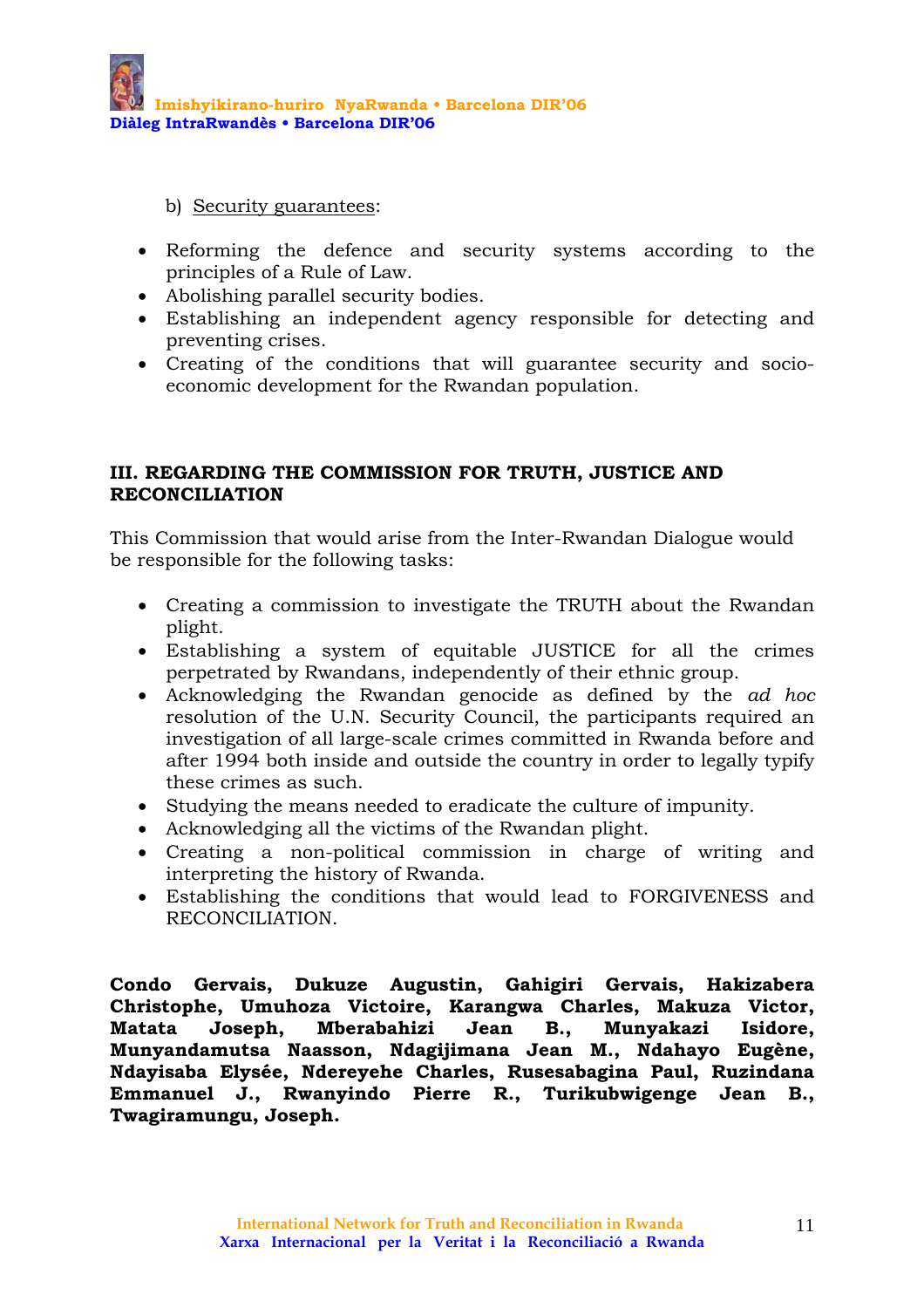#### **FINAL CONSIDERATIONS**

 $\overline{a}$ 

Despite the efforts all participants made to reformulate the points discussed in a way that were accepted by them all, at the end of DIR'06 three participants expressed their disagreement with the fact that the event had solely focused on Rwanda's problems. They insisted that the agenda had not taken stock of Rwanda's current situation to point at the country's accomplishments and progress before elucidating its eventual shortcomings. Even though this point of view was only shared by a minority of the people attending, the participants recommended to the organizers of the event to include this matter in the agenda of the next DIR edition.

The Intra-Rwandan Dialogue DIR'06, the first of its kind since 1994, unfolded in a calm and peaceful atmosphere. Discussions were held in an open and frank way, and no issue was regarded as taboo. Indeed, the road ahead is still long, but a meeting of this kind had the merit of addressing the real problems afflicting Rwandan society without a trace of censorship or exaggeration during the sharing among participants.

At the end of the DIR'06 Intra-Rwandan Dialogue7, participants encouraged themselves to continue the path that this Dialogue has opened towards delving more deeply into the ways to attain peaceful solutions to the Rwandan situation. At the same time, the second edition of DIR was considered as a high-impact step that should allow a highly inclusive dialogue.

<sup>&</sup>lt;sup>7</sup> The following people also participated in the Closing Act of DIR'06 : Mr. Joan SAURA LAPORTA, Minister of Institutional Relations of the Generalitat de Catalunya (Government of Catalonia); Mr. Adolfo PEREZ ESQUIVEL, Nobel Peace Prize winner; Mr. Carles CAMPUZANO CANADES, Congressman, Congress of the Spanish Government. His Excellency Maître Abdoulaye WADE, President of the Republic of Senegal, who had also been invited to the Closing Session of DIR'06, sent a letter apologizing for his inability to attend and expressing his congratulations on this initiative (see Appendix # 5).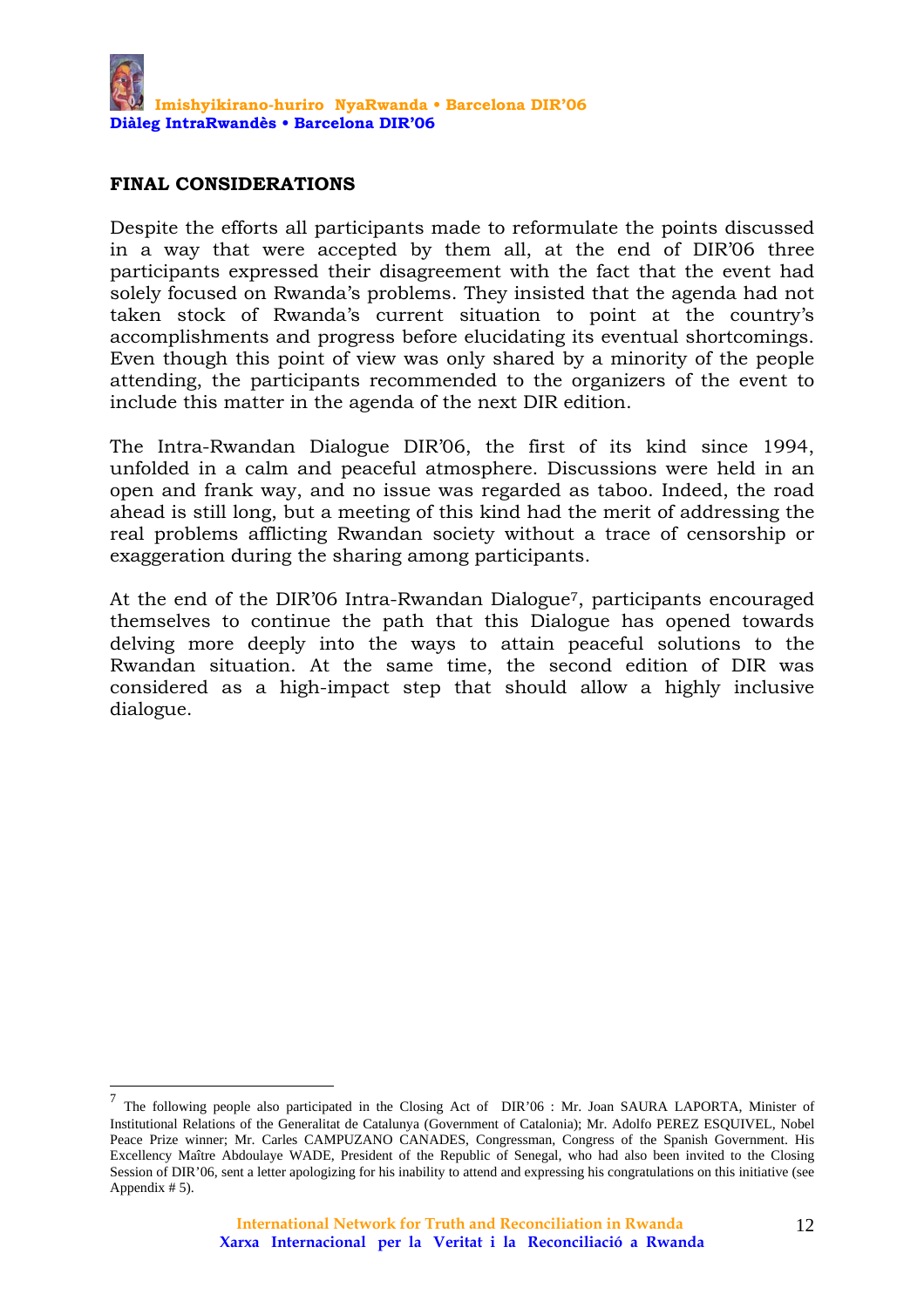**Imishyikirano-huriro NyaRwanda • Barcelona DIR'06 Diàleg IntraRwandès • Barcelona DIR'06** 

# **APPENDIXES**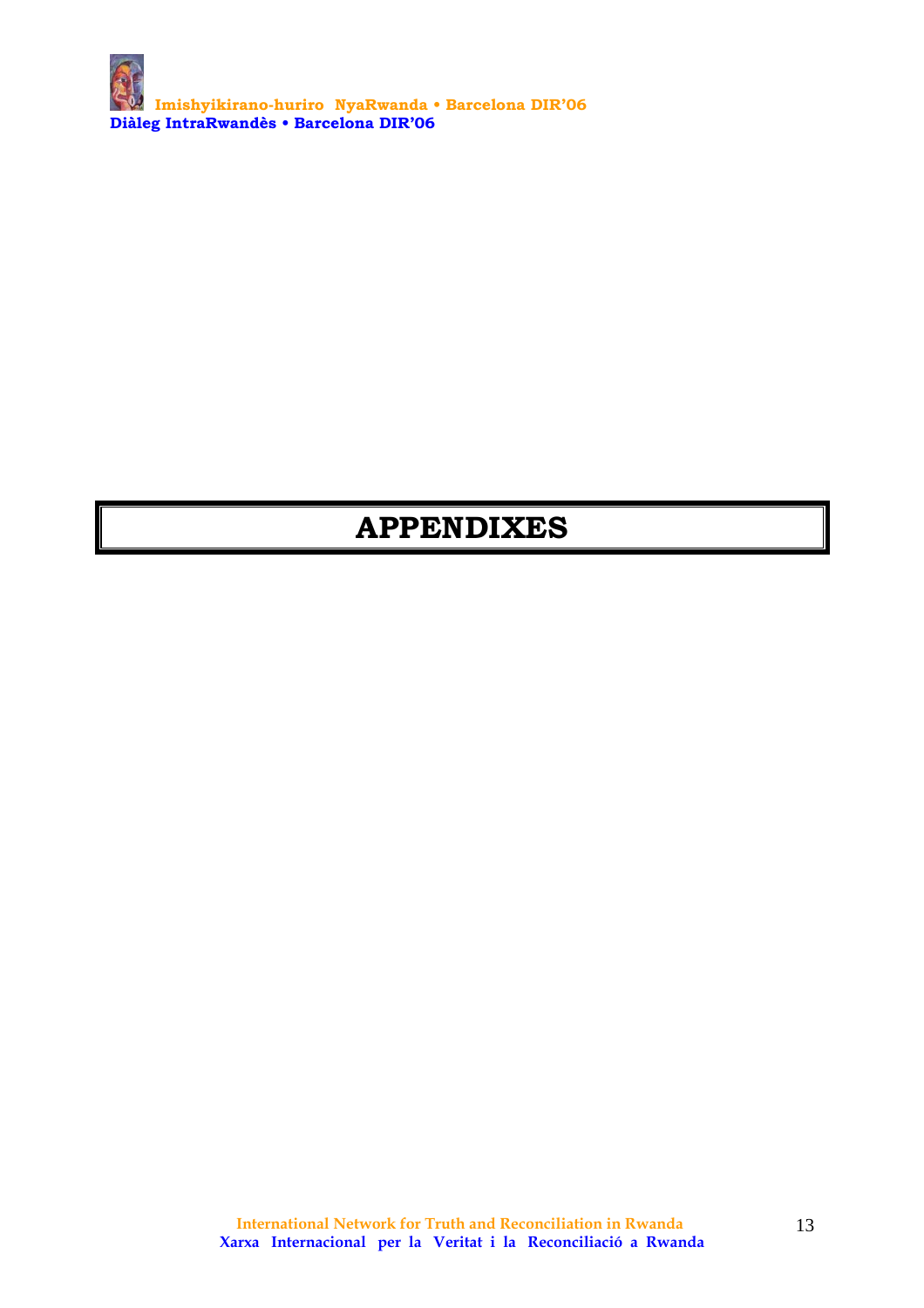

#### **Appendix 0: Dialogue and Closing Act of the DIR'06 (I)**

 **International Network for Truth and Reconciliation in Rwanda Xarxa Internacional per la Veritat i la Reconciliació a Rwanda**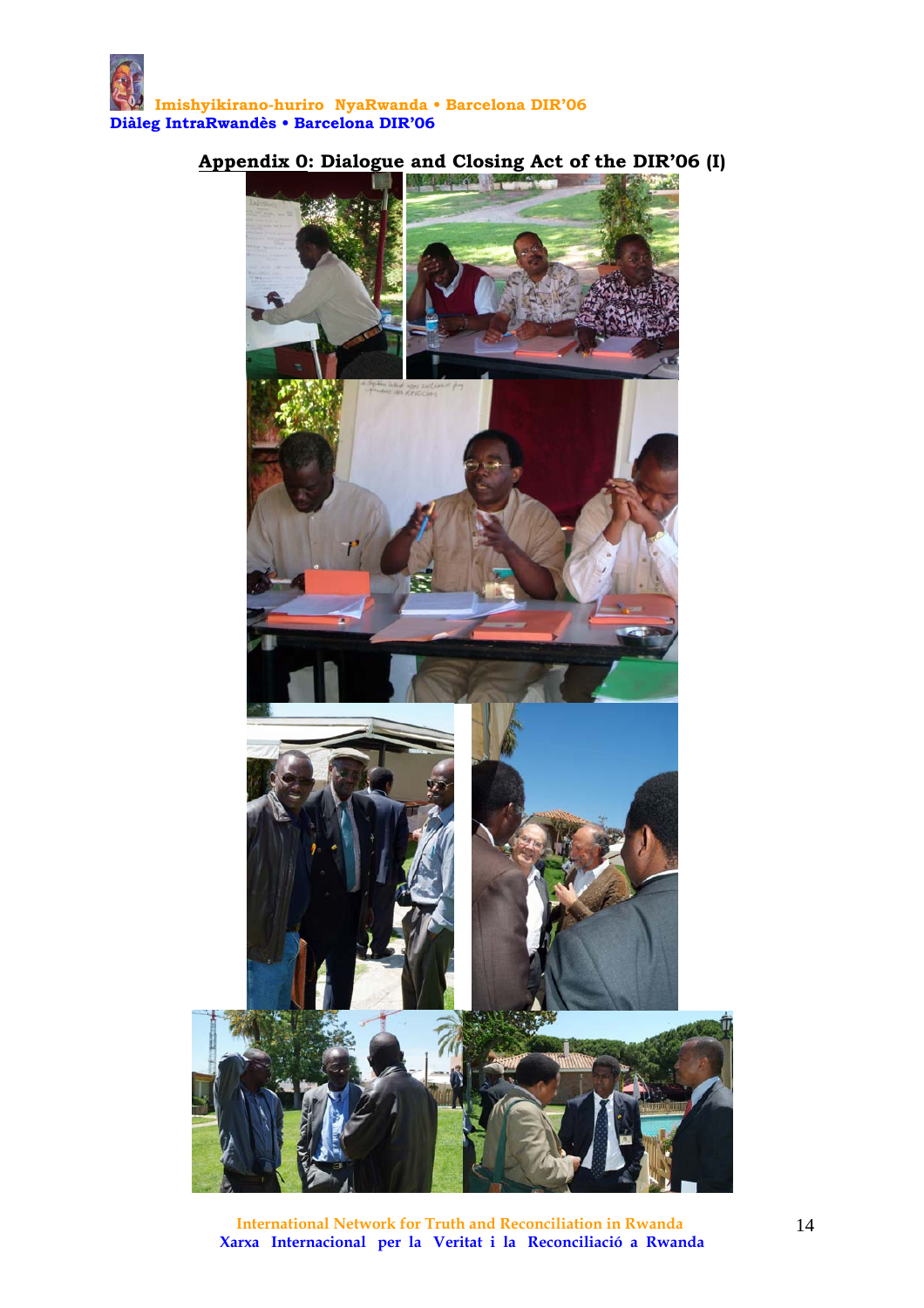## **Appendix 0: Dialogue and Closing Act of the DIR'06 (II)**





 **International Network for Truth and Reconciliation in Rwanda Xarxa Internacional per la Veritat i la Reconciliació a Rwanda**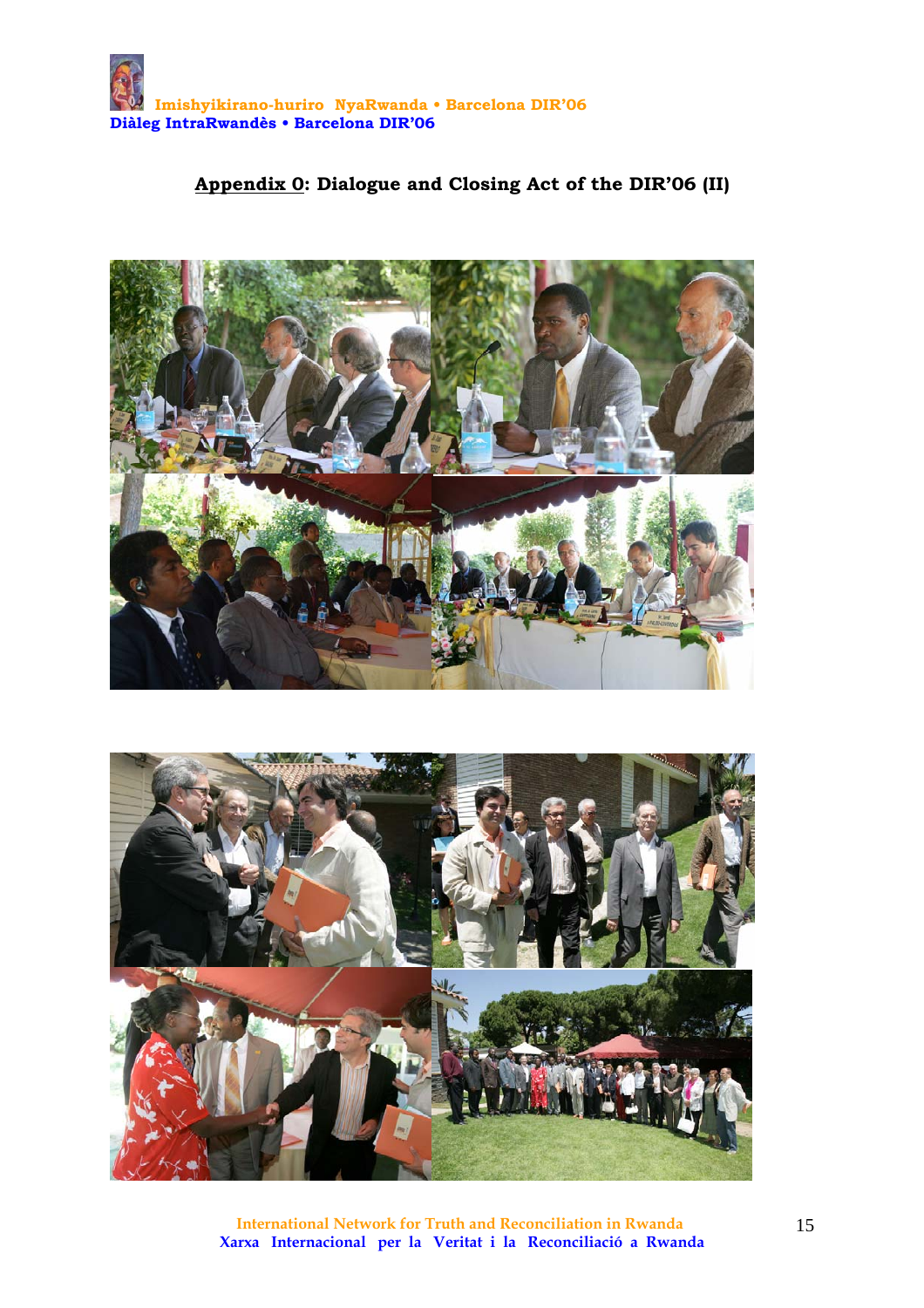

#### **EXCERPTS OF THE CURRICULUM VITAE OF THE PARTICIPANTS OF THE INTRA-RWANDAN DIALOGUE 2006 "TIME AND SPACE FOR THE RECONSTRUCTION OF THE RWANDAN SOCIO-ECONOMIC WEAVE"**

All DIR'06 participants expressed their commitment to the Rwandan cause and to the importance of respecting human rights and justice. They all decided to participate in an open dialogue based on the principles of truth, justice and pluralism, acting as a consolidated driving force aimed to accomplish the goals of the above-mentioned activities and at helping create reconciliation and lasting peace for Rwandans.

Participants of DIR'06 are Rwandans who have come from Rwanda, Belgium, France, Italy, Germany, Switzerland, Norway, the United States and Canada. They constitute a representative sample of present and past Rwandan society. All of them are victims of the Rwandan conflict. They were selected on the basis of their current involvement in establishing a dialogue, but also on their ability to form a nucleus for the reconstruction of the Rwandan socio-economic weave within a context of peace, stability and democracy.

The following summarizes the main areas of activity of the DIR'06 participants:

- Former and current members of the Rwandan Patriotic Front (RPF), the political party founded in Uganda by Tutsi exiles and Hutus opposed to the Habyarimana regime. At present, this is the governing party in Rwanda and is led by Paul Kagame.
- Former members of the Rwandan Patriotic Army (RPA), the RPF army. It is the current government army, now called Rwandan Defense Forces.
- Former members of the Rwandan Armed Forces (RAF-FAR), consisting mainly of Hutus within the Rwandan government until July 1994.
- Former and current members of the Rwandan Democratic Liberation Forces (RDLF-FDLR).
- Former members of the Rwandan Socialist Party (RSP-PSR).
- Former congressmen in the Transition National Assembly (TNA-ANT).
- Former and current representatives of the Republican Democratic Movement (RDM-MDR).
- Former ministers during the government formed after the RPF takeover of power (July 1994), as well as members of the Cabinet of Ministers.
- Members of the Union of Rwandan Democratic Forces (URDF-UFDR) which groups the following parties: Republican Assembly for the Return of Democracy in Rwanda (RDR) and the Forces of Resistance for Democracy (FRD).
- Members of the Rwanda National Forum RNF (EUA).
- Members of the Rwandan Democratic Alliance (RDA-ADR), Rwandan political party founded in exile in 2002 and involved in the struggle against impunity, the struggle against ethnic discrimination, for the establishment of a non-ethnic democracy and the re-establishment of security and peace in Rwanda and Great Lakes Region.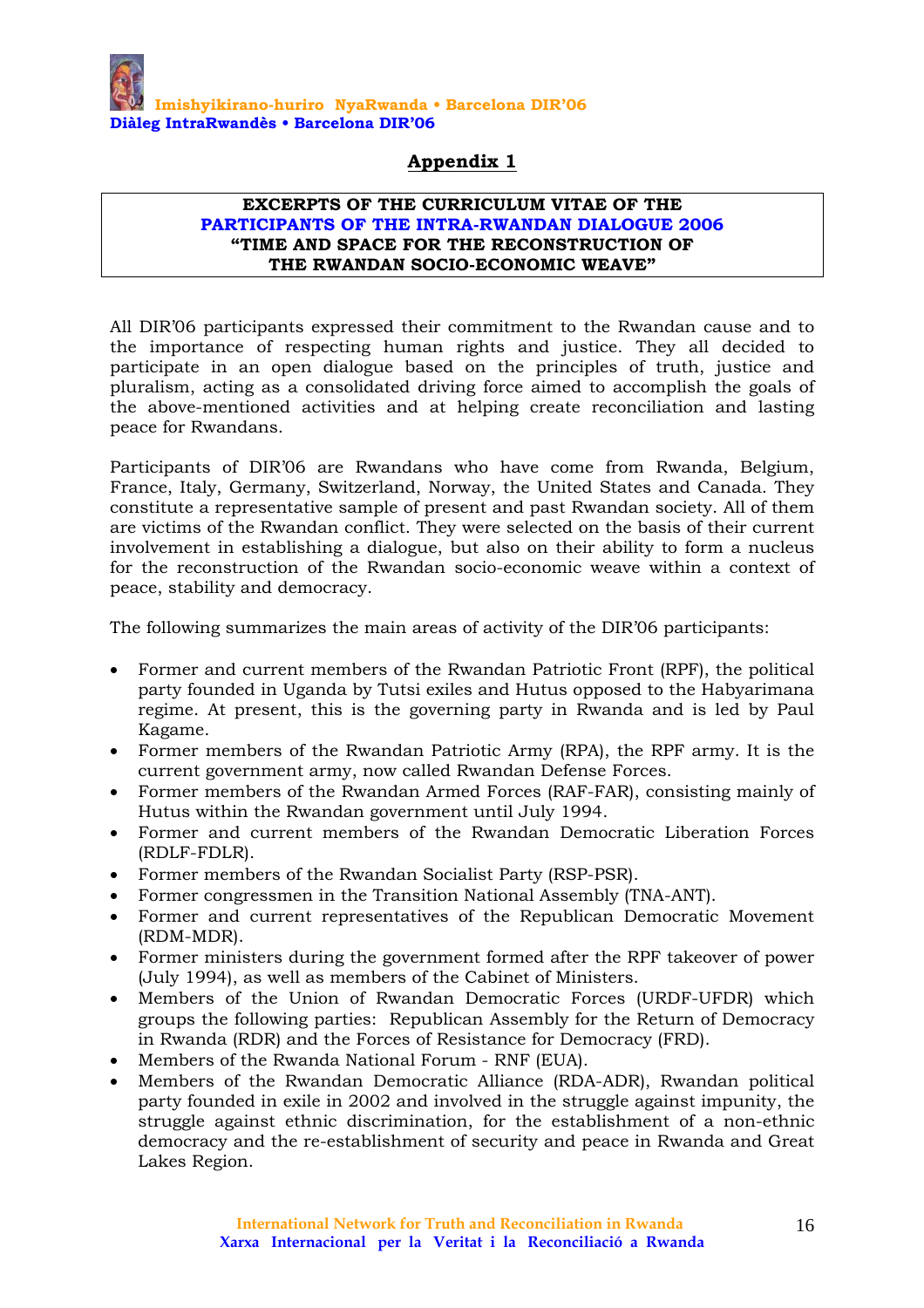#### **Imishyikirano-huriro NyaRwanda • Barcelona DIR'06 Diàleg IntraRwandès • Barcelona DIR'06**

- Ambassador/Deputy of the United Nations (New York) during the RPF (FPR) government
- Ambassador of Rwanda in Spain, and in other African and European countries.
- Assessors of public prosecutor and lawyers at the (International Criminal Tribunal for Rwanda).
- Members representing diverse Rwandan civil associations: Association Umuntu (Switzerland); ADL, organization for the defence of human rights in Rwanda; Association Suisse contre l'impunité (TRIAL- Switzerland); Ralliement pour l'Unité de la Démocratie Urunana (RUD-Urunana); Organization for Peace, Justice and Developement in Rwanda (OPJDR) ; Center for the Centre de Lutte contre l'Impunité et l'injustice au Rwanda (CLIIR), association for the defense of human rights, based in Belgium and founded in 1995; FEDAR (Fédération Européenne des Associations Rwandaises); Fondation Pont Nord-Sud ; AVICA (Assistance aux Victimes du Conflit des Grands Lacs) ; Association "Zambia-Rwanda friendship association", founded in 1995 with the aim of following the Zambian example on tolerance and pacific interethnic coexistence; Centre de Gestion des Conflits (CCM) in Rwanda; ;; Institut de Recherche et de Dialogue pour la Paix (IRDP), Rwanda-based institution involved in the peace process via Dialogue undertaken since 2001 with the objective of creating a democratic spirit and consolidating the social-regulatory order; Collectif AJIIR (Action pour une Justice Internationale Impartiale pour le Rwanda); Hôtel Rwanda Rusesabagina Fondation (HRRD) which supports and aids orphans and abused women during the Rwanda conflict.
- Representatives of several African refugee associations in the Netherlands which fight for Human Rights, for the Rule of Law, as well as for justice and democracy in Africa, especially in the Region of the Great Lakes (CODAC, URAHO, PROJUSTITIA - Rwanda, HARAMBE).
- Professors at the National University of Rwanda and at other American and European universities.
- Members of the National Commission of Union and Reconciliation (NCUR-CNUR) in Rwanda, an organization which aims to eradicate the negative effects of the discrimination and exclusion policies which have characterised Rwanda's repressive regimes.
- Authors of several publications dealing with the socio-political, economic and judiciary situation in the Region of the Great Lakes and especially in Rwanda.
- Priests
- Activists in the following areas : human rights in Rwanda, rights for exiles and foreigners, defenders of peace, tolerance and non-violence in Rwanda, and who have been actively involved in the peaceful resolution of the Rwandan conflict and in the process towards reconciliation.
- Members of the International Forum International for Peace and Justice in Rwanda, as well as members of the International Network for Truth and Reconciliation in Rwanda.
- Participants of the first edition of the Inter-Rwandan Dialogue which took place in Estellencs, Mallorca, in 2004.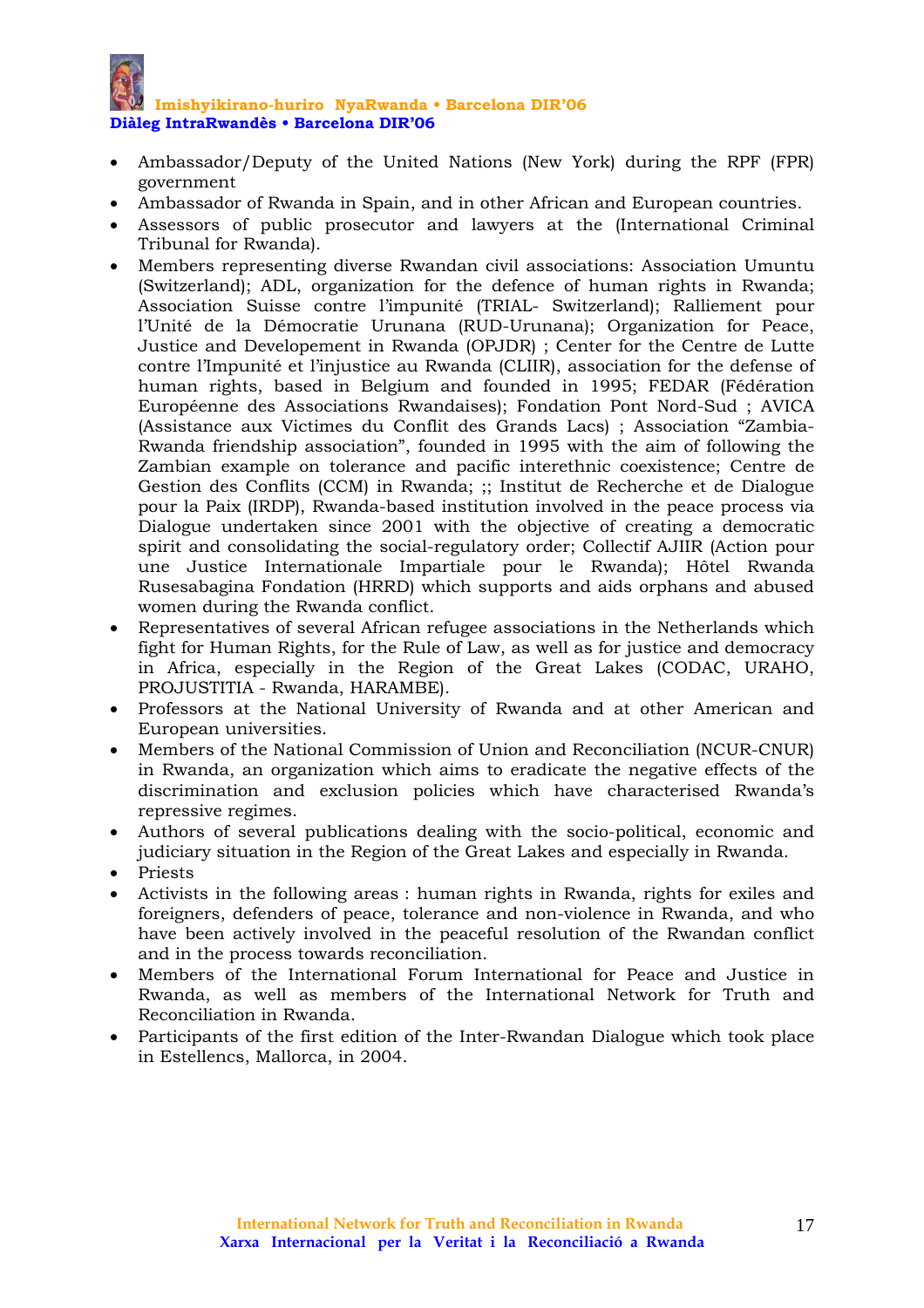#### **Appendix 2: Letter from Abdul Ruzibiza on occasion of DIR'06 (original)**

À l'attention des organisateurs et des participants dans le Dialogue intra-rwandais à Barcelone, Espagne

Juan Carrero (Président Fond. S'Olivar) Bernat Vecens(Président Ass. Drets Huamns ) Albert Parés (Président. F. Ficat) Josep Mª Bonet (Président. Ass. GEES) Jordi Palou (président Æquitas) Chers participants Distingués invités,

Je suis désolé que je ne serai pas à mesure de participer physiquement au dialogue pour des raisons indépendantes de ma volonté. Néanmoins, grâce à la technologie, je participe à distance. Soyez en sûrs, mon esprit est maintenant avec vous à Barcelone.

Je salue particulièrement les efforts déployés par les organisateurs de ce dialogue sous le thème : « **Temps et espace pour la reconstruction du tissu socio-économique rwandais** » , à eux je dis : « veuillez accepter mes remerciements. »

Chacun parmi nous a une importance capitale dans ce projet, qui consiste à trouver voies et moyens pour amener les Rwandais et amis du Rwanda , tous épris de paix durable, de justice pour tous, d'égalité, de fraternité, de respect de la vie humaine et de stabilité politique, à s'asseoir et dialoguer pour le bien du Rwanda et de ses voisins. Chacun parmi nous a un proche membre de famille, un ancien camarade, un collègue, un voisin, un confident, qu'il peut rallier à notre cause. Chacun parmi nous connaît au moins deux personnes, un méchant et un gentil, il peut rallier le gentil et transformer le méchant en homme raisonnable. Dans cette logique, on peut constituer un grand réseau, qui avec le temps, changerait la mentalité de notre peuple. De toutes les façons, au Rwanda, on n'aura pas où jeter nos méchants, nos criminels ; ils sont là et y resteront aussi longtemps que le Rwanda existera. Ils font partie de notre société ,nous avons plus d'intérêts à les transformer qu'à les exterminer. Comment y arriver ? Peut être par la sensibilisation, l'éducation et surtout par la justice réparatrice . Ce qui est totalement intolérable, c'est que ces criminels soient des dirigeants qui décident pour nous. Nous ne continuerons pas indéfiniment à donner ce privilège aux leaders criminels.

Chers organisateurs Chers participants Distingués invités,

Si la propagande de la haine a duré plusieurs décennies, si habituer les gens à verser le sang des innocents a pris plusieurs années, si l'enracinement de l'impunité a pris du temps, il nous faut également assez de patience pour arriver à changer le cours des choses au Rwanda. Nous faisons face aux adeptes du diable, nous affrontons les génies du mal. Ils ont plus de moyens que nous, ils sont plus organisés que nous, ils ont plus d'alliés puissants que nous. De parts et d'autres, dans les deux ethnies, on a des extrémistes, capables de tout, prêts à déchirer notre société davantage.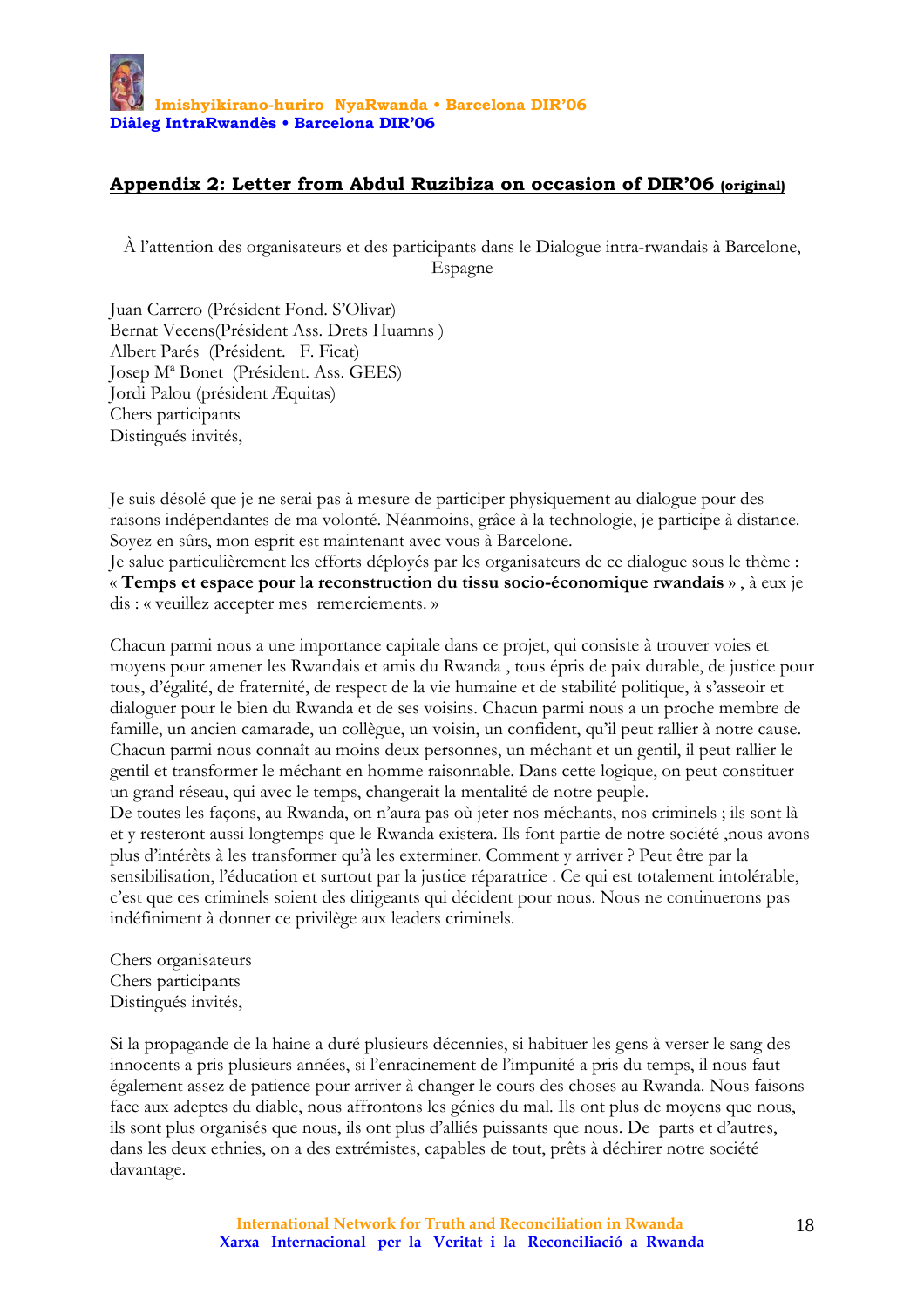Même s'il y a eu des crimes innommables ailleurs dans le monde, ce qui s'est passé au Rwanda reste unique : On a vu des gens tuer leur voisins, des parents massacrer leur propres enfants, des hommes assassiner leur propres épouses bien-aimées. On a impuissamment assisté au génocide des Tutsis orchestré, supervisé et encouragé par tout l'appareil étatique du Rwanda. On a vu une poignée de dirigeants Tutsis sacrifier toute leur ethnie pour conquérir le pouvoir. On a malgré nous vu les équipes de tueurs de profession s'emparer des enfants, femmes et personnes âgées pour les tuer dans l'humiliation, côté rebelles du FPR. Bref, au Rwanda ,ce que l'on ne peut même pas faire à ses pires ennemis d'un autre pays, on l'a fait à son propre peuple, on l'a fait à son voisin, à son prêtre, à son médecin, son ami favori, on l'a fait à son propre enfant ou à son époux(se), c'est une horreur absolue, une folie inimaginable ! Il faut impérativement en parler. Il faut absolument dialoguer pour trouver un compromis sur un avenir meilleur de ce peuple tellement traumatisé par les événements du passé. Qui a intérêt à ce qu'on n'en parle pas ? N'est ce pas le gouvernement Rwandais et certains extrémistes Hutus exilés ou conscients des crimes qu'ils auraient commis ?

Pour moi, ce serait une erreur de croire que c'est seul le gouvernement actuel qui pourrait organiser ce dialogue, comme on le fait tous les deux ans dans le cadre de la réconciliation .Ce que l'on fait selon mon entendement, est une façon de gérer une situation de non-guerre, mais qui n'est pas non plus une paix durable. C'est une autre façon de nous forcer à l'oubli. Nous persuader qu'il faut regarder l'avenir et se méfier du passé. Quel jeux d'enfant ! Si le gouvernement actuel ne veut plus entendre parler de notre passé tragique et chaotique, ou du moins de le comprendre, et que le présent est un état de terreur, de brutalité, d'intimidation, de corruption, de perfidie, de manipulation et de machiavélisme, comment pourrait on alors prétendre avoir un futur certain ? D'ailleurs, il serait naïf si non absurde de penser que ce régime à la tête duquel se trouvent les gens qui ont activement participé dans,(ou largement contribué à) la tragédie rwandaise soit à mesure d'organiser ce dialogue. On ne peut pas demander aux gens irresponsables de prendre une responsabilité de cette importance.

Personnellement, je suis certain d'une chose : la terreur, l'intimidation, l'usage de la violence pour arriver ou se maintenir au pouvoir, sont des denrées particulièrement périssables. Ils ne sont là que pour quelque temps, pas pour toujours, l'histoire est là pour nous le montrer. C'est ça mon secret. C'est ça la source de mon inspiration et de mon optimisme. Je suis conscient que l'on a une seule vie, que l'on doit la vivre correctement. Personne ne devrait indéfiniment profiter de l'ignorance du peuple, abuser de sa confiance et le conduire tout droit vers une mort atroce et certaine. On a droit à revendiquer nos droits les plus fondamentaux, à commencer par le droit à la vie et à la dignité. Ce n'est pas une chose à quémander, non ! Même pendant les dialogues à envisager dans l'avenir, il faut toujours le rappeler à ceux qui pensent qu'ils ont le plein pouvoir sur notre sort (la vie ou la mort), qu'ils devraient arrêter de persister dans cette folie.

Chers organisateurs Chers participants Distingués invités,

Si pendant plusieurs décennies ,on nous a appris à haïr autrui, nous avons la mission de prêcher l'amour de l'autre. Osons le faire en public et en privé. Si on nous a appris à tuer, il nous faut encourager les autres à sauver les vies. Si on nous a habitué à être égoïstes, il est grand temps que nous prêchions qu'il faut partager le peu que nous avons. Si on a pu mobiliser tout un peuple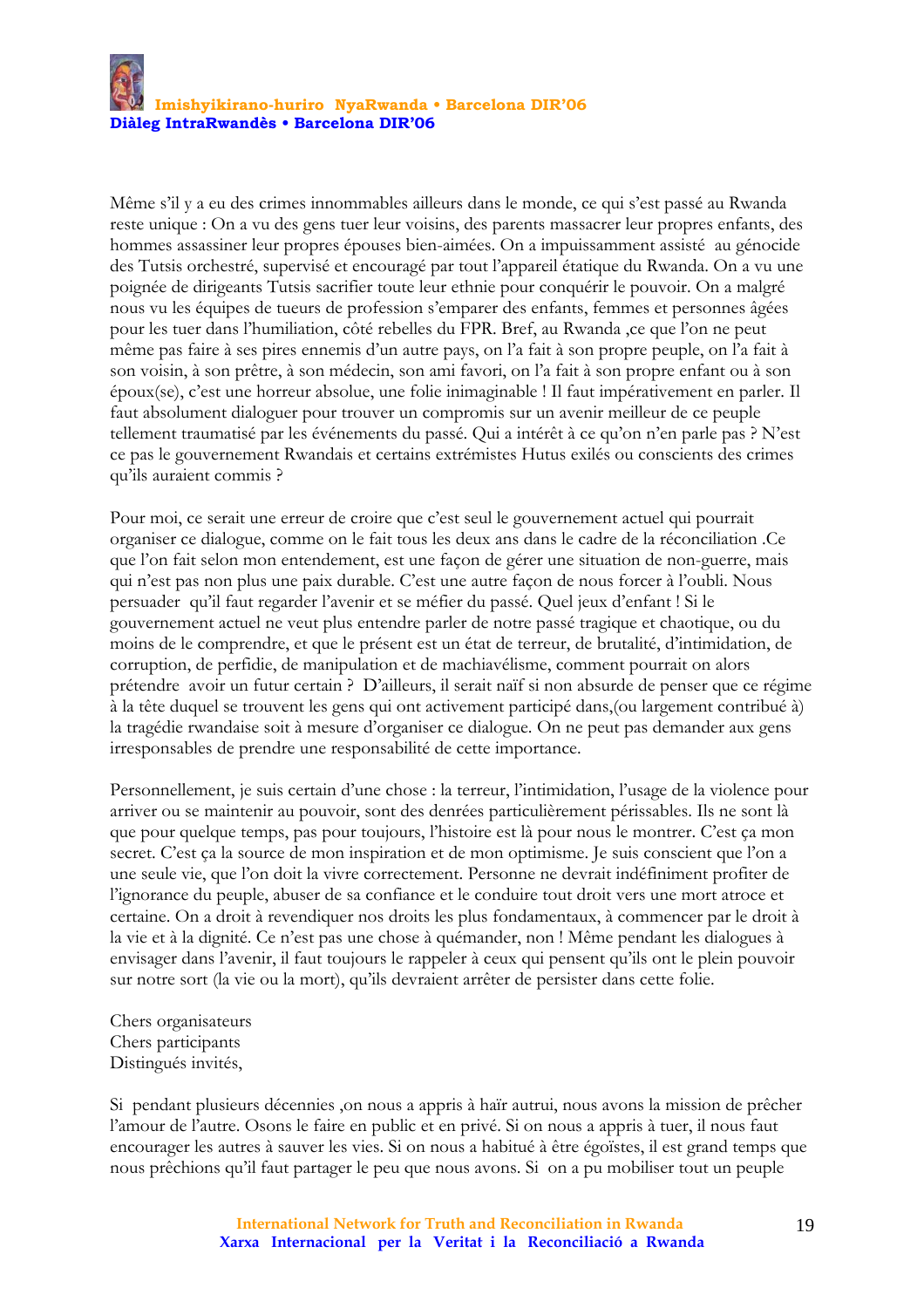pour commettre des crimes graves, on peut également le mobiliser pour faire le bien. L'important est d'abord d'y croire, avant de l'enseigner aux autres. Si on a fait appel à la population à obéir aux ordres de mauvais dirigeants, on peut également faire appel à la désobéissance à de tels ordres

et à de tels dirigeants. Faire le mal demande plus de risques, plus d'énergie, plus de moyens, plus d'engagement que de faire du bien. Donc, quiconque peut faire le mal, peut également faire le bien ; Dieu nous a créé ainsi. Moi et vous qui comprenons ceci, aidons les autres à changer de comportements. Nous pouvons faire mieux, il nous faut seulement être patients ,efficaces et clairvoyants.

Chers organisateurs Chers participants Distingués invités,

Pour terminer, j'aimerais partager avec vous comment je pense que nous pourrions arriver à réconcilier le peuple Rwandais avec lui même, les Hutus et les Tutsis, les Twa et les deux premiers :1) accepter de dialoguer, d'analyser objectivement et d'assumer notre passé tragique ;2) militer pour une justice équitable et pour tous ;3) militer pour la bonne gouvernance, la démocratie et la stabilité politique ;4) promouvoir la réconciliation.

La réconciliation est selon moi, l'aboutissement de tout un processus, et non pas son début. C'est d'ailleurs la 1ère erreur que commet le gouvernement Rwandais. Sans les trois 1ères étapes, la réconciliation serait impensable au Rwanda. Prétendre qu'il y a démocratie, justice et bonne gouvernance au Rwanda, c'est insulter mon peuple.

Que cette initiative marque le début du combat contre les préjugés ;

Qu'elle ne soit pas du tout une occasion de s'accuser mutuellement ;

Qu'elle soit une bonne opportunité pour s'attaquer aux mauvaises pratiques du passé et du présent, combat contre les politiques criminelles ;

Qu'elle ne soit pas au service des politiques irresponsables et de la propagande pour des fins inavouables de certains ;

Qu'elle ne soit surtout pas une façon de comparer les crimes commis par les uns et les autres, ni de les définir, ou pire encore de banaliser les uns car il y a eu d'autres crimes semblables. Ce serait une façon de tuer l'initiative dans l'œuf.

Enfin, je prie qu'on envisage que dans l'avenir, plus de gens participent dans les initiatives du dialogue intra-rwandais.

Merci à tout le monde

Ruzibiza A.Joshua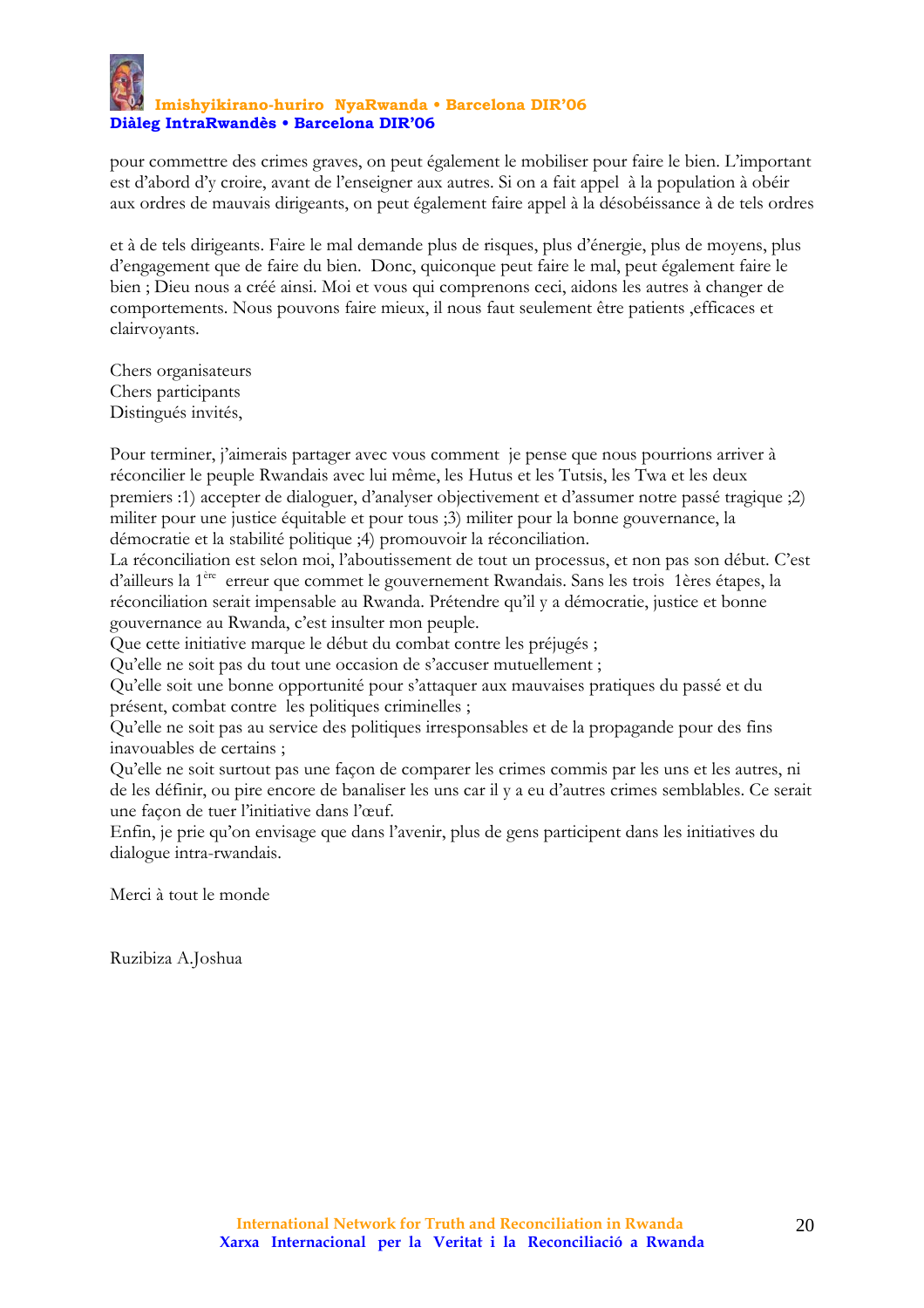

#### **Appendix 2 : Letter from Abdul Ruzibiza on occasion of DIR'06 (translation)**

Oslo, June 4 2006

To the Organizers and Participants of the Intra-Rwandan Dialogue, in Barcelona, Spain

Juan Carrero (President, S'Olivar Foundation) Bernat Vecens (President, Assoc. Drets Humans) Albert Parés (President. F. Ficat) Josep Mª Bonet (President, Assoc. GEES) Jordi Palou (President, Æquitas)

Dear Participants, Distinguished Guests,

I am sorry that I won't be able to personally attend the Dialogue, for reasons independent of my will. Nevertheless, thanks to technology, I can participate from far away. Please be assured that my spirit is now with you all in Barcelona.

I especially salute the efforts that the organizers have put into hosting this dialogue on the theme "**Time and Space for the Reconstruction of the Rwandan Socio-Economic weave**". To them I say: "Please accept my thanks."

Each one of us plays a major role in this project which seeks to find the ways and means to lead all Rwandans and friends of Rwanda – all of whom are committed to lasting peace, justice for everyone, equality, brotherhood, respect for human life and political stability – to sit down and engage in a dialogue for the good of Rwanda and its neighbors. Each one of us has a close family member, a former friend, colleague, neighbor or confidant whom we can win over for our cause. Each one of us knows at least two persons, a kind one and a wicked one: we can win over the kind one and change the wicked one into a reasonable man. Following this rationale, we can grow into a big network which, in time, would change the mentality of our people.

In any case, we have no place in Rwanda where we can get rid of our wicked ones, our criminals; they're there and will stay there for as long as Rwanda exists. They are part of our society – and we are better off changing them than extinguishing them. How to do this? Perhaps by teaching them compassion, by educating them, and, above all, by restoring a state of justice that heals. What we absolutely cannot tolerate is that these criminals be the leaders who make decisions for all of us. We will not continue giving this privilege indefinitely to criminal leaders.

Dear Organizers, Dear Participants, Distinguished Guests,

If the propaganda of hate has lasted for decades, if people have taken several years getting used to shedding the blood of innocent ones, if impunity has taken long to spread out its roots, then by the same token it will take us a great deal of patience to manage to change the course of things in Rwanda. We are dealing here with followers of the devil, we are facing the masters of evil.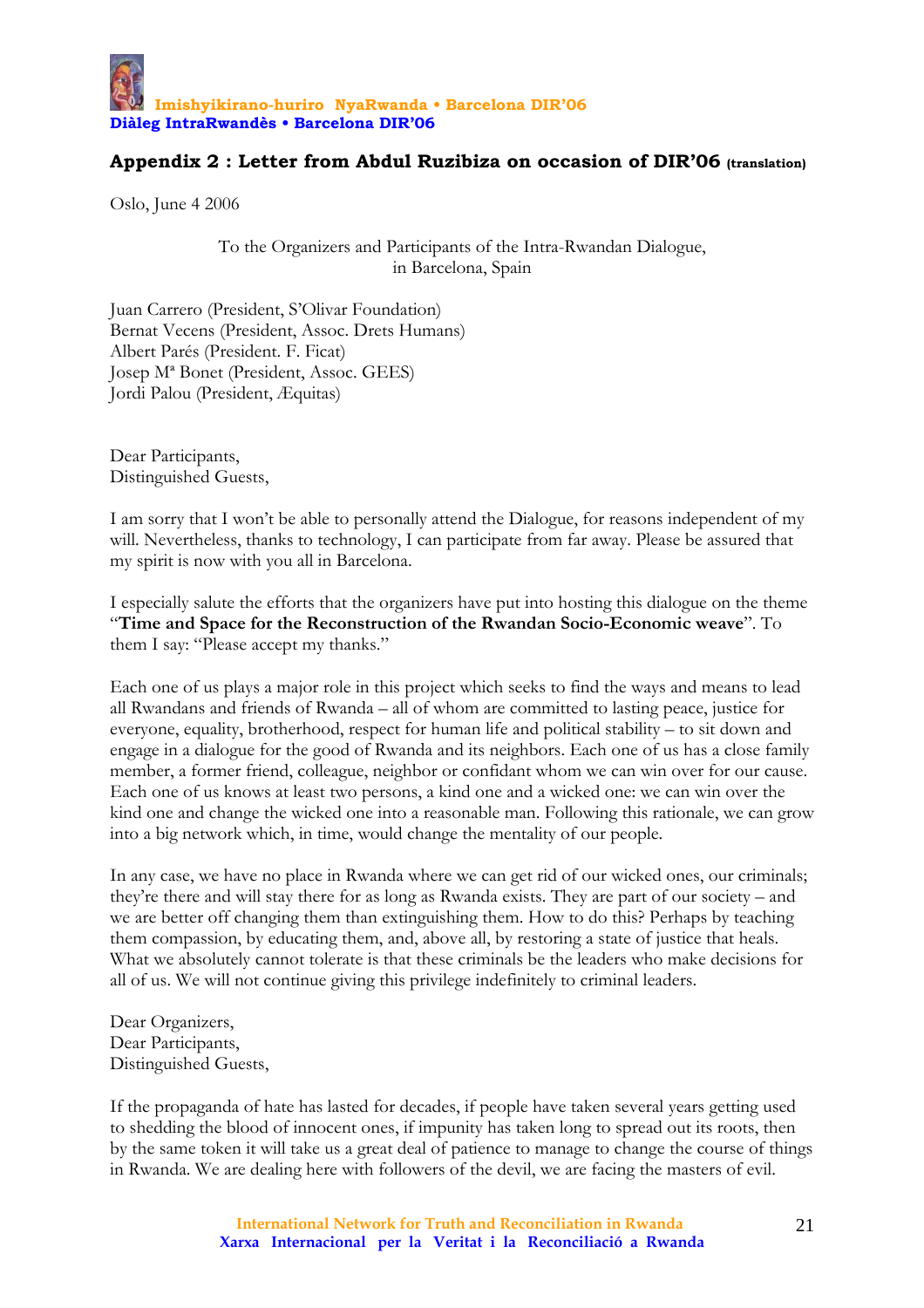# **Imishyikirano-huriro NyaRwanda • Barcelona DIR'06 Diàleg IntraRwandès • Barcelona DIR'06**

They have more resources than we do, they are better organized than we are, they have a larger number of powerful allies than we do. Here and there, in both ethnic groups, there are extremists who are capable of anything, ready to tear our society asunder more and more.

Even though there have been unnameable crimes in other parts of the world, what has happened in Rwanda is in a class of its own: we have seen people kill their neighbors, parents massacre their own children, men murder their own beloved wives. We have been helpless witnesses to the genocide of the Tutsis, one orchestrated, supervised and encouraged by the entire Rwandan state machinery. We have seen a handful of Tutsi leaders sacrifice their own entire ethnic group in order to grab power. In spite of our presence, we have seen teams of professional killers seize children, women and elderly people to kill them in the midst of great humiliation, alongside rebel parts of the RPF. In short, in Rwanda, what you wouldn't do even to your worst enemies from another country, you have gone ahead and done to your own people, to your neighbor, priest, doctor, your best friend, you have done it to your own child or spouse, it's sheer horror, an unimaginable madness! It is imperative that we talk about it. It is imperative to engage in a dialogue in order to strike a compromise that will allow a better future for those people who have been so terribly traumatised by the events of the past. Who can show interest in something that is not mentioned? Aren't the Rwandan government and certain exiled Hutu extremists aware of the crimes they have committed?

I believe it would be a mistake to think that only the current government is able to establish that dialogue, as it's doing every two years within the context of reconciliation. In my opinion, all they're doing is just creating a non-war situation, one, however, which is not of lasting peace. It's just another way of forcing us to forget, of persuading us of the need to only turn our eyes towards the future and mistrust the past. What child play! If the current government no longer wants to hear us talk of our tragic and chaotic past, or at least understand it, nor hear us say that our present state is one of terror, awash with brutality, intimidation, corruption, perfidy, manipulation and macchiavellic acts, how then could you aspire to have a certain future? Besides, it would be naïve – if not absurd - to think that this regime, and its leaders who actually took part in (or greatly contributed towards) the Rwandan tragedy, are in the position to organize this dialogue. You can't ask irresponsible people to take on a responsibility of such import.

There is one thing I personally am certain about: terror, intimidation, and the use of violence in order to seize or retain power are all particularly perishable commodities. They just exist for a given time, but not forever - history is there to show us that. That's my secret. That is the fountain of my inspiration and optimism. I am aware of the fact that we only have one life to live, and that we have to live it righteously. Nobody should be able to profit from the ignorance of the people, misuse their trust and lead them straight on to a horrible and certain death. We have a right to claim our most fundamental rights, starting by the right to life and dignity. This is something we don't have to beg for, no! Likewise, in the dialogues planned for the future, it is necessary to remind those who have absolute power, of our fate (life or death), remind them that they must stop insisting on this madness.

Dear Organizers, Dear Participants, Distinguished Guests,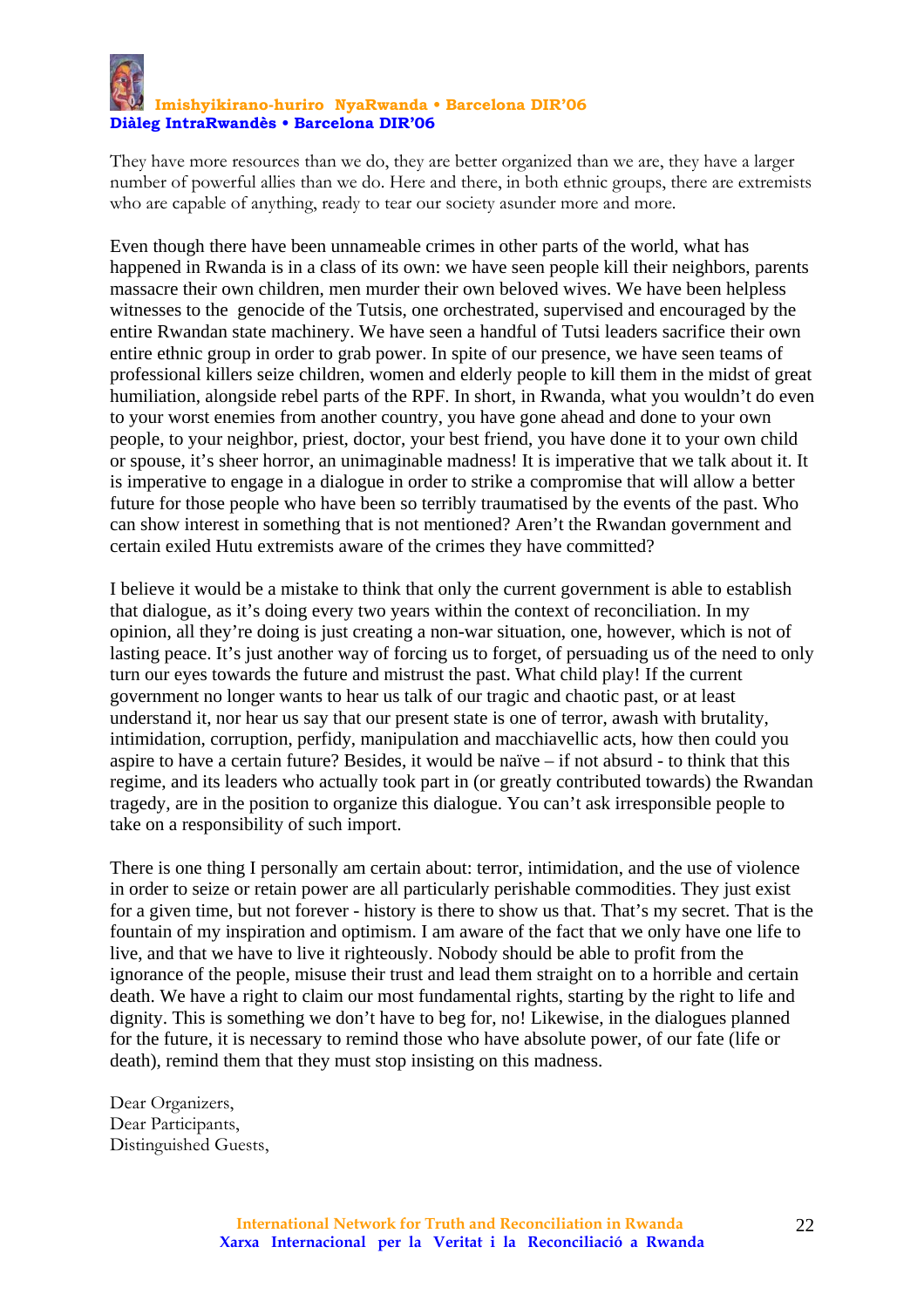

#### **Imishyikirano-huriro NyaRwanda • Barcelona DIR'06 Diàleg IntraRwandès • Barcelona DIR'06**

Even though for decades we have been taught to hate others, our mission is to preach love for one another. Let us dare do it in public and in our private moments. If they have taught us to kill, it is necessary we encourage others to save lives. If they have made us selfish, it is high time that we start preaching the need to share the little that we have. If they have been able to mobilise an entire nation to commit serious crimes, we can mobilise them just the same to do good. The important thing is to believe in this before teaching it to others. If they have summoned the population to follow the orders of bad leaders, we can summon them just the same not to pay heed to those orders. Committing evil requires more risks, more energy, more means, more effort than doing good. Thus, whoever can commit evil can do good just the same; God has created us that way. Let us, you and I who understand this, help others change their behavior. We can do better, we just need to be patient, efficient and visionary.

Dear Organizers Dear Participants Distinguished Guests,

.

Finally, I would like to share with you how I think we could succeed in bringing about a reconciliation among Rwandans, the Hutus with the Tutsis, the Twa with the two latter ones. a) agreeing to establish a dialogue, making an objective analysis and coming to terms with our tragic past; 2) militating for equitable justice for all 3) militating for good governance, democracy and political stability 4) fostering reconciliation.

In my opinion, reconciliation stands as the outcome of a process, not at its outset. This is moreover the first mistake the government is making. Without the first three stages, reconciliation in Rwanda would be unthinkable. Claiming that there is democracy, justice and good governance in Rwanda is an insult to my people.

That this initiative mark the beginning of the struggle against prejudice;

That it by no means be an opportunity to make accusations against each other;

That it provide a good opportunity to fight the wrong practises of the past and of the present, and struggle against murderous policies;

That it not serve irresponsible policies and propaganda for the shameful goals of some people; Above all, that it not be used as a way to compare the crimes perpetrated by the two sides, nor to define them, nor, worse still, to make some crimes seem commonplace because there were other similar crimes. That would be a way of killing the initiative before it hatches.

Finally, I ask you to envision more and more people taking part in the initiatives of the intra-Rwandan dialogue in the future.

My thanks to all of you.

Ruzibiza A.Joshua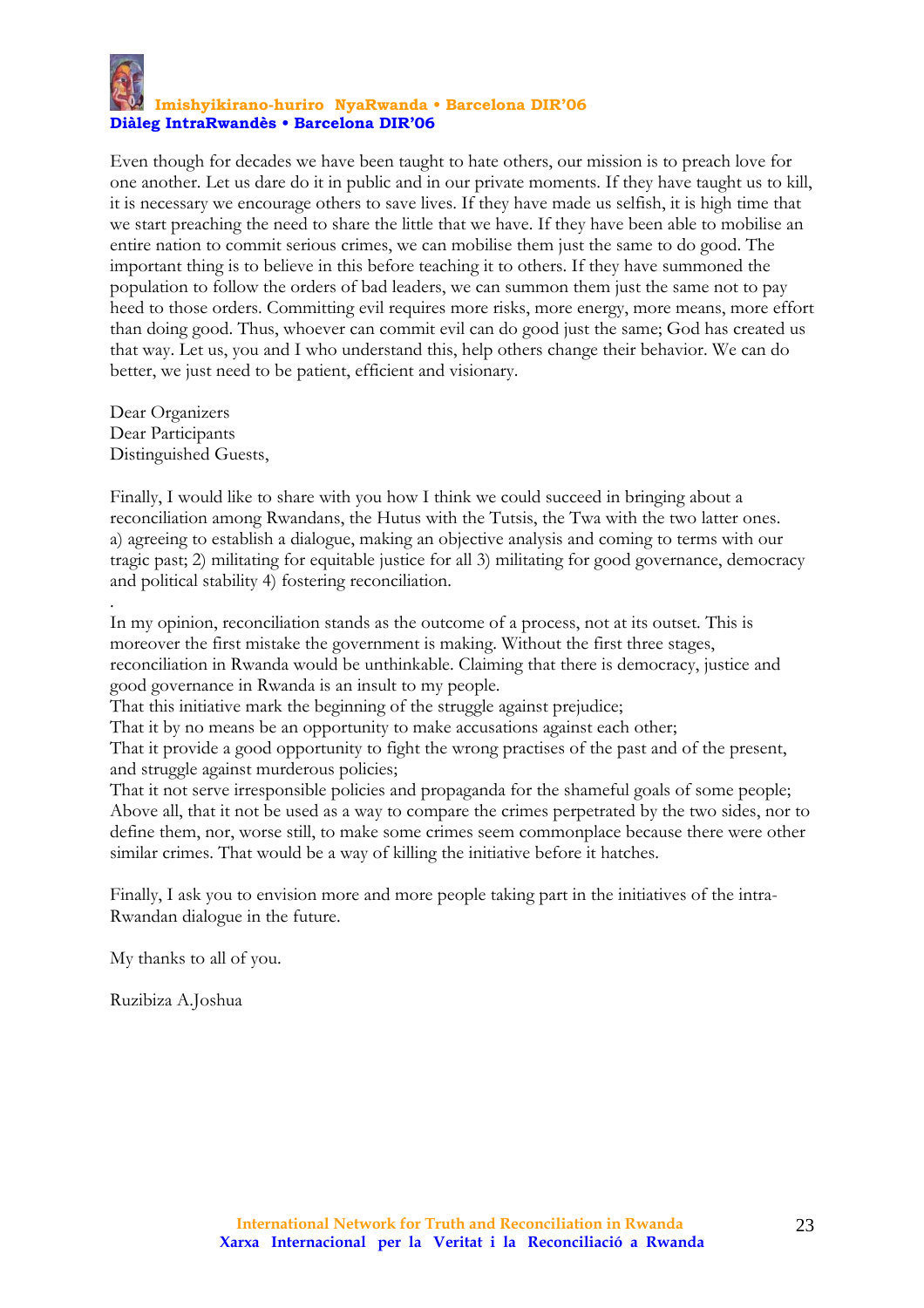#### **FINAL COMMUNIQUÉ OF THE INTRA-RWANDAN DIALOGUE IN BARCELONA**

At the end of their meeting held within the Intra-Rwandan Dialogue in Barcelona (Spain) from June 4 to June 7, 2006, which has been made possible by the members of the International Network for Truth and Reconciliation in Rwanda, the participants of the INTRA-RWANDAN DIALOGUE, who have come from Belgium, Canada, France, Holland, Italy, Rwanda, Switzerland and from the United States:

**Acknowledging** the accomplishments attained in Rwanda despite the difficult conditions**,** conclude nevertheless that certain problems notably subsist and that the principles of a Rule of Law system are not being implemented adequately, thus threatening to stir violence as a result.

**Recognizing** the Rwandan genocide as defined by the U.N. Security Council's ad hoc resolution and the existence of other large-scale crimes which haven't yet been legally typified legally, the participants recommend setting forth the discussions within the framework of a broader Inter-Rwandan Dialogue.

The participants of the INTRA-RWANDAN DIALOGUE in Barcelona **express** their heartfelt thanks to the Catalonian Government, to the organisations and individuals who, both from close-by or from afar, have facilitated and contributed to the hosting and success of this INTRA-RWANDAN DIALOGUE in Barcelona. Barcelone, June 7, 2006

- 01. Condo, Gervais
- 02. Dukuze, Augustin
- 03. Gahigiri, Gervais
- 04. Hakizabera Christophe
- 05. Ingabire Umuhoza, Victoire
- 06. Karangwa, Charles
- 07. Makuza, Victor
- 08. Matata, Joseph
- 09. Mberabahizi, Jean Baptiste.
- 10. Munyakazi, Isidore
- 11 Munyandamutsa Naasson
- 12. Ndagijimana, Jean Marie Vianney
- 13. Ndahayo Eugène
- 14. Ndayisaba Elysée
- 15. Ndereyehe, Charles
- 16. Rusesabagina, Paul
- 17. Ruzindana, Emmanuel
- 18. Turikubwigenge, Jean Berchmans.
- 19. Twagiramungu Joseph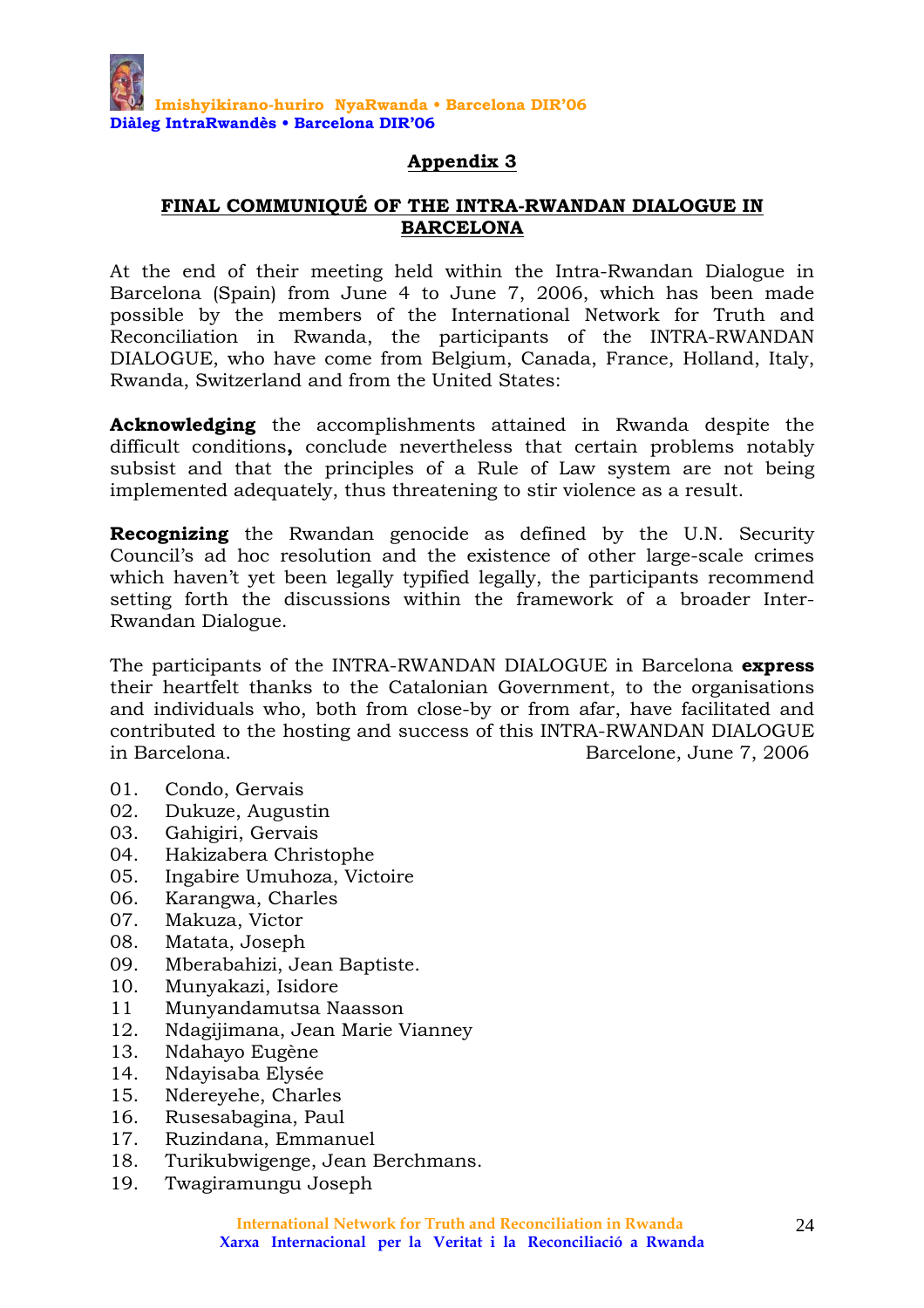#### **Words of thanks to the host and organizers of the Intra-Rwandan Dialogue – Barcelona, June 4 – 7, 2006**

At the end of our meeting held within the framework of the Intra-Rwandan Dialogue in Barcelona, the participants who have come from Belgium, Canada, France, Holland, Italy, Rwanda, Switzerland and the United States of America, express their gratitude to the Catalonian Government and to the organisations which have sponsored this gathering financially - a meeting which was very much desired and recommended by the first event which took place in Estellencs, Mallorca, from April 29 to May 2, 2004, under the patronage of Mr Juan Carrero.

The participants in the INTRA-RWANDAN DIALOGUE of Barcelona express their warm thanks to the Honorable Mr. Joan Saura, Minister Institutional Relations of the Generalitat de Catalunya, Catalonian Government, whose attendance has enhanced the closing ceremony of this Intra-Rwandan dialogue.

The participants are deeply touched by the involvement of Mr. Adolfo Pérez-Esquivel, 1980 Nobel Peace Prize laureate, who, despite his very busy agenda, has been able to devote to us a very precious time, evidencing his special concern for the suffering of the people of Central Africa, overall, and of Rwanda, in particular. His presence gives all of us – participants of this intra-Rwandan dialogue, victims of the Rwandan genocide as well as to the victims of other large-scale crimes – a renewed hope to live and the courage to continue fighting this impunity that has become endemic to our region, so that we may be able to say "never again." Thank you infinitely, Mr. Adolfo, for being with us today. We dare hope that you will remain at our side during this long journey towards lasting peace.

The participants in the INTRA-RWANDAN DIALOGUE of Barcelona express their warm thanks to the organizers and facilitators who have enabled this dialogue to take place within very fraternal and hospitable conditions. More especially, we address our sincere thanks to Jordi Palou and Juan Carrero, since 2000 Nobel Peace Prize nominee, for their wisdom as they accompanied and managed the work for the INTRA-RWANDAN DIALOGUE; as well as to Bernat Vincens, for his support. We cannot miss also thanking Irma Rognoni, Anna Renom and Judith Pujol for the verve and skill they exhibited in their preparatory work, hospitable reception as well as in many other tasks at times invisible, but which have proved of great help.

Finally, may all those people who have contributed closely or from afar to the success of this INTRA- RWANDAN DIALOGUE in Barcelone, be assured here of our great gratitude. On behalf of the participants of the INTRA- RWANDAN DIALOGUE,

Our thanks to you all.

Elysée Ndayisaba